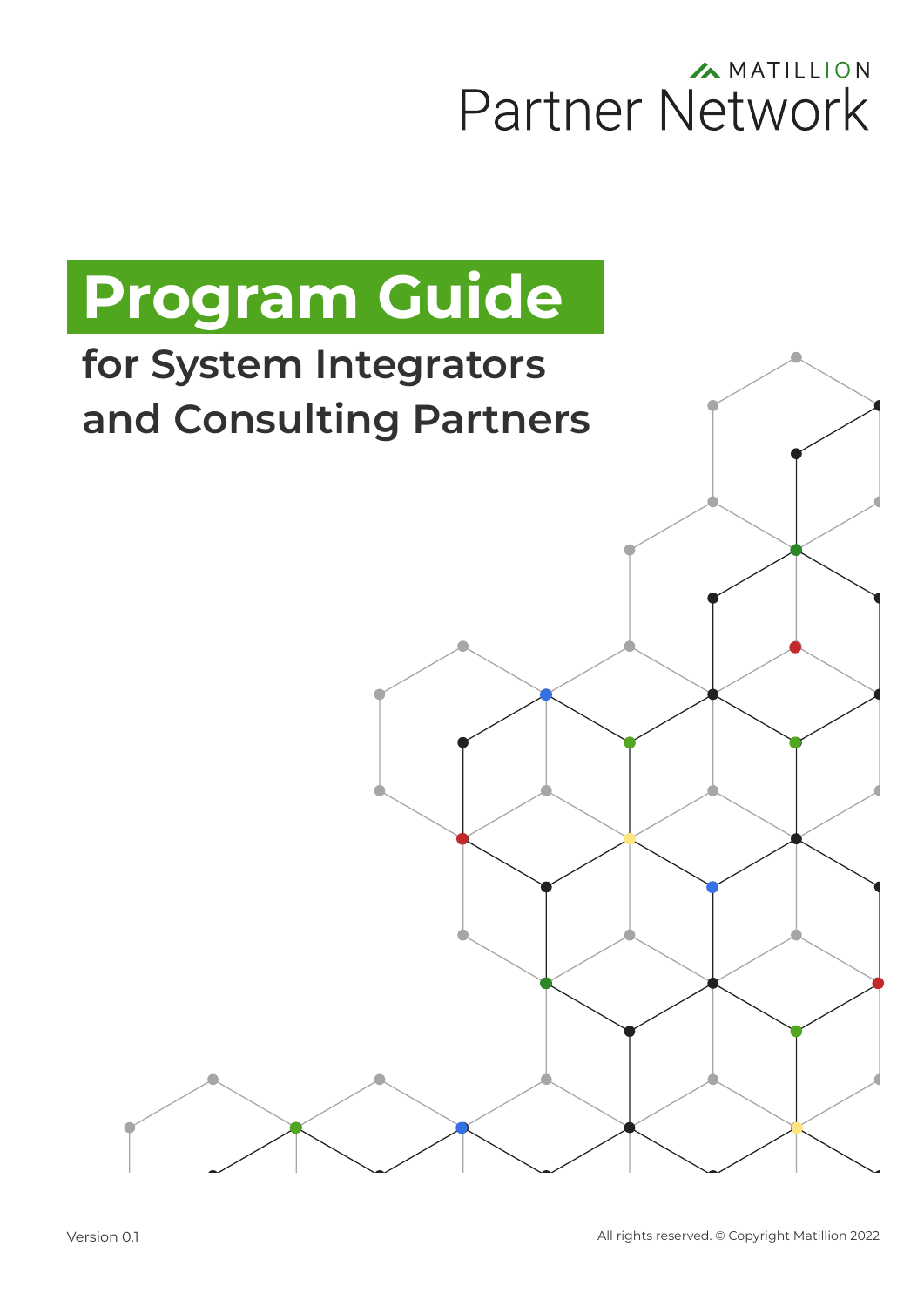# Table of Contents

**Introduction:** [The Matillion Multiplier](#page-2-0)

**Section 1: Matillion Partner Network** 

#### **Section 2: [Program Benefits](#page-5-0)**

Sales, Partnership, Technical, Marketing, Professional Services

### **Section 3: [Program Financial Incentives](#page-7-0)**

Matillion and SI Partners, Collaborating to Help Customers Leverage the Modern Enterprise Data Stack

#### **Section 4:** [Program Stucture and Tiers](#page-8-0)

Global Platinum (multinational) Platinum Gold Silver Affiliate

**Section 5: Joining the Matillion** Partner Network

**Section 6: Requirements** 

#### **Section 7:** [Definitions and Policies](#page-13-0) Transparent and partner-friendly descriptions of

Program policies and benefits

#### **Section 8: [Marketing Activities](#page-19-0)**

Customizable points-based demand generation program

### **"**

We are fortunate to have an outstanding community of partners from across the globe who work every day to make customers successful by providing industryleading services and technologies. Our partners help customers along their own analytics journey and show them how they can better leverage a more modern approach to analytics. It is for this community of partners that we've built the Matillion Partner Network – through it we are 100 percent focused on better enabling, supporting, and rewarding the work they do. Together, we can do amazing things!

**Josh Lewis,** 

**Matillion Vice President Global Channels & Alliances**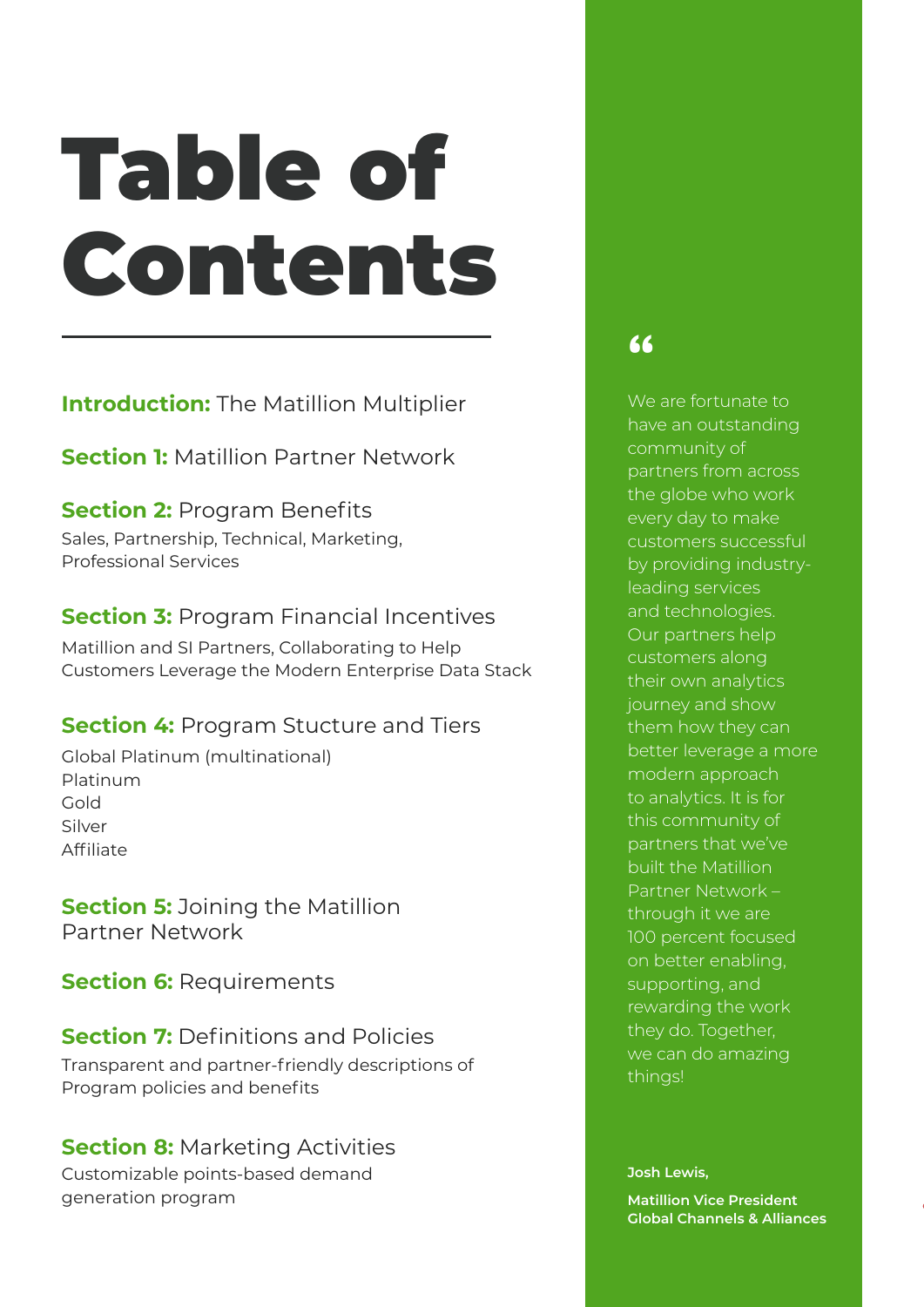# <span id="page-2-0"></span>Introduction

## **Matillion makes the world's data useful.**

We help modern enterprise data teams convert raw data into actionable, analytics-ready data in the cloud in minutes for new insights and better business decisions.

We believe that every business is a data business. Yet most organizations still struggle to capture and transform data into useful assets and stay competitive. At Matillion, we break down these barriers by creating an easy-to-use, cloud native data integration and transformation software platform for modern data teams. And we also do it by supporting the user community and surrounding ecosystem.

Partners play a critical role in how Matillion brings our offerings to market. We rely on an active and aligned ecosystem of leading System Integrators and technology providers across the globe to make customers successful. Our ecosystem is made up of organizations who view the modern enterprise data stack as the critical business and technology architecture for solving today's analytics challenges.



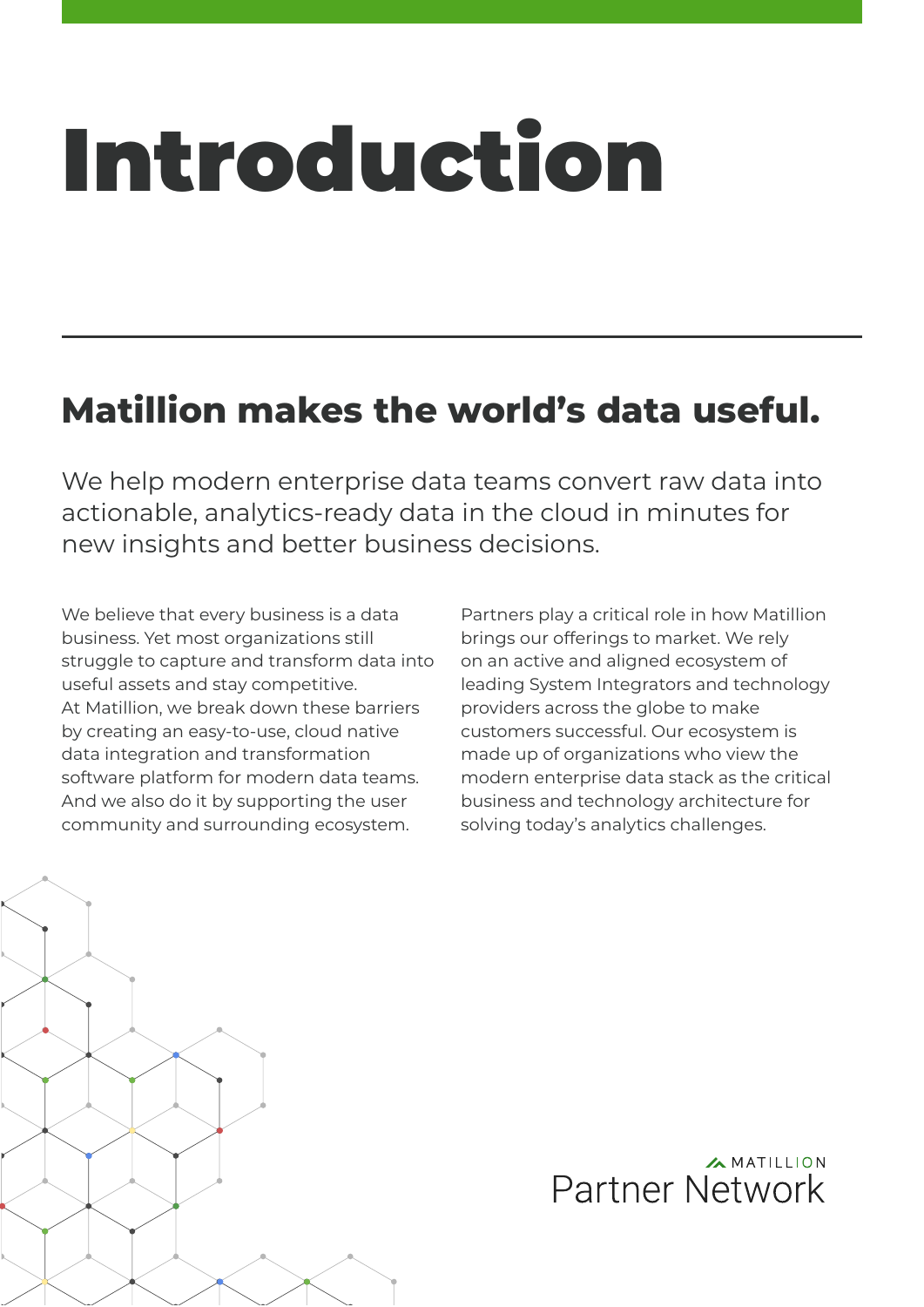# The Matillion Multiplier

According to a new market research report published by MarketsandMarkets, the data integration market is expected to grow from USD 11.6 billion in 2021 to USD 19.6 billion by 2026, at a Compound Annual Growth Rate (CAGR) of 11.0%. As the leading cloud data integration platform for modern data enterprise teams, Matilion is at the forefront of this growth trend and our partners are well-poised to benefit.

## **We call this collective opportunity the Matillion Multiplier.**

Whether your clients want to simply migrate their data to the cloud or transform their data for consumption by data analytic tools, Matillion's cloud-native ETL solutions make the process fast, easy, scalable, and more cost-efficient, resulting in faster timeto-value and greater ROI.

Our partners have demonstrated how including Matillion in projects drives demand for professional services, from consulting and change management to implementation and maintenance. A recent survey of Matillion partners revealed that for every dollar a client spends on Matilion solutions, the client may spend up to an additional five dollars on professional services. In additional, many Modern data enterprise teams with Matilion projects often have other related high value project services related to digital transformation (e.g. AI/ML, data analytics and dashboarding).

### **By partnering with Matillion, you create measurable value for not only your clients, but also your bottom line.**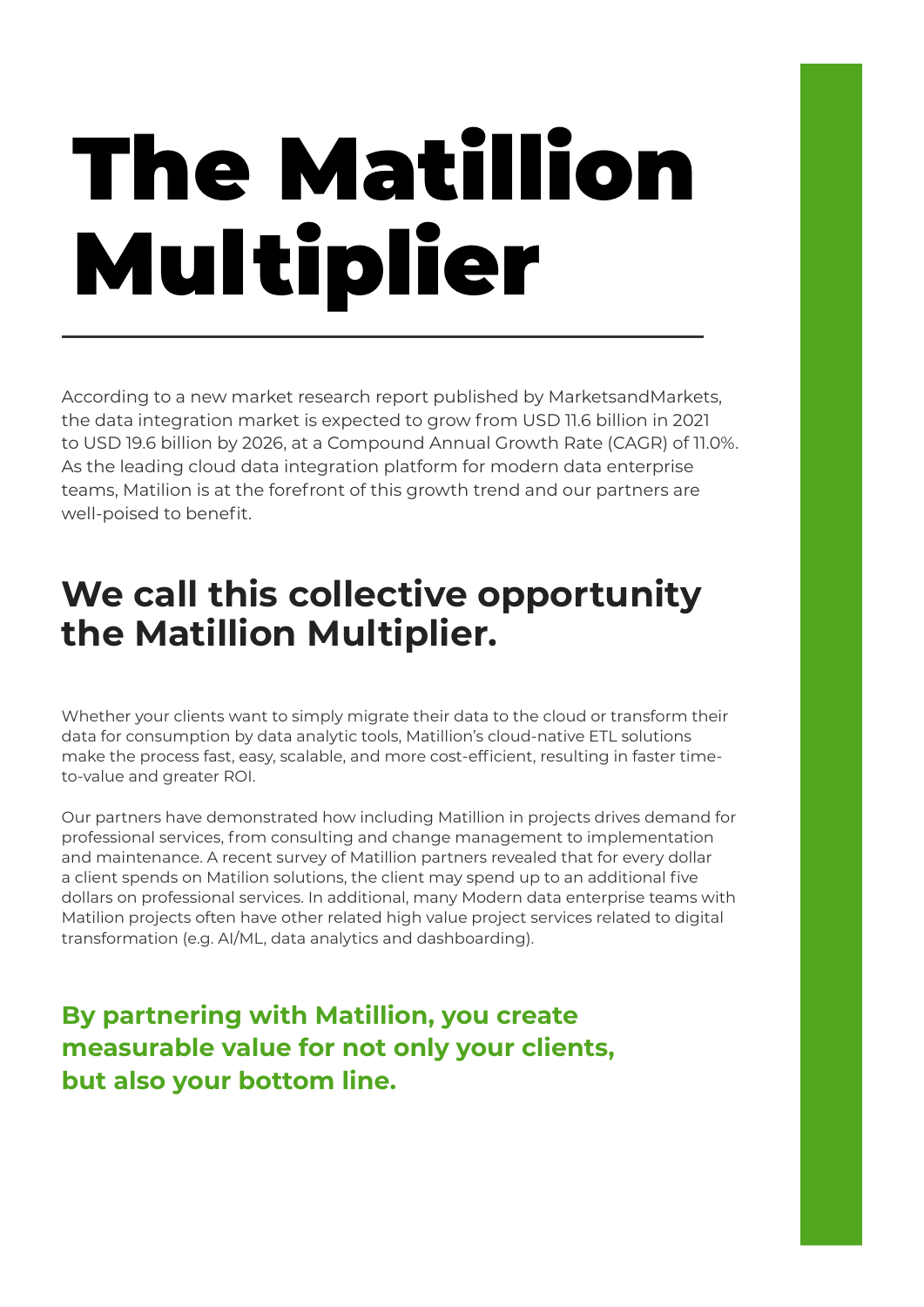<span id="page-4-0"></span>

### **AMATILLION Partner Network**

## **Matillion Partner Network Overview**

To better enable, support, and reward the Matillion partner ecosystem, Matillion offers the Matillion Partner Network. It was developed to support a range of partners and engagement models, including:

#### **System Integrators and Consulting Partners (SI Partners):**

These partners provide customers with Matillion-related services such as technical guidance, advisory services, implementation, and training. These partners may refer new business to Matillion or become eligible to resell Matillion (future capability).

#### **Technology Partners/ Independent Software Vendors:**

These partners are typically ISVs that develop their software to integrate with Matillion so we can present a combined capability to mutual customers. These ISVs are typically focused on the modern enterprise data stack.

This Program Guide focuses on System Integrators and Consulting Partners and provides an overview of the Matillion Partner Network, including:

| <b>How to join</b>               | <b>Benefits and incentives</b><br>partners receive |
|----------------------------------|----------------------------------------------------|
| <b>Requirements for becoming</b> | <b>Partner-friendly policy</b>                     |
| a partner                        | guidelines                                         |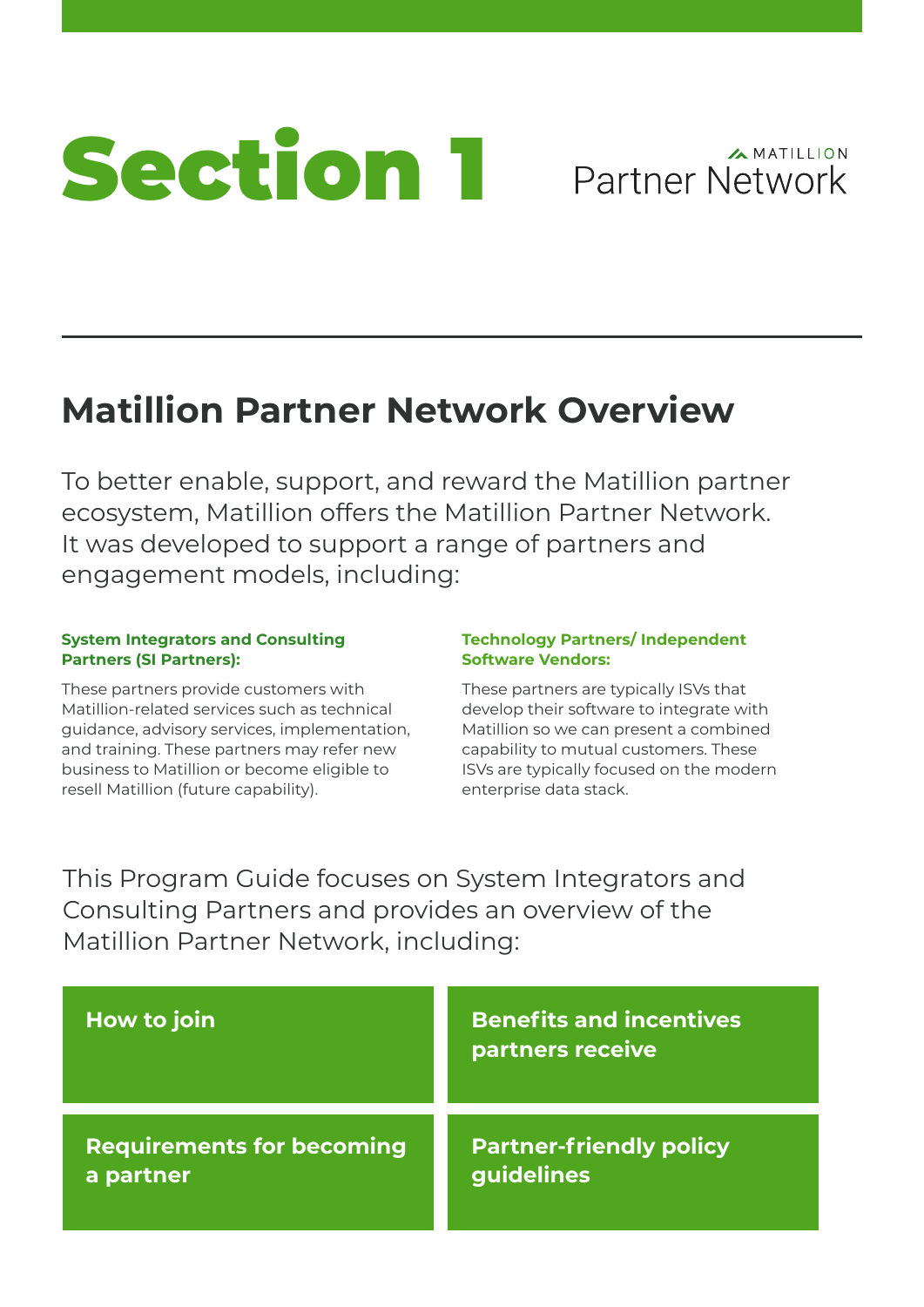## <span id="page-5-0"></span>**Program Benefits**

#### **(Sales, Partnership, Technical, Marketing, Professional Services)**

As a global partner Program with a standard tiered structure, the Matillion Partner Network provides benefits that increase as your sales success, product knowledge, and technical expertise grow. Program requirements and incentives outlined in the sections below are designed to recognize and reward your investments in building a Matillion practice and delivering successful customer engagements. As you achieve higher levels within the Program through greater sales and customer success, the benefits, incentives, and level of collaboration with Matillion increase as well.

The Matillion Partner Network provides members with financial incentives (described in Section 3) as well as a variety of sales, marketing, and enablement benefits described in the matrix below. These benefits are provided to help you successfully sell, implement, and support your customers' use of Matillion.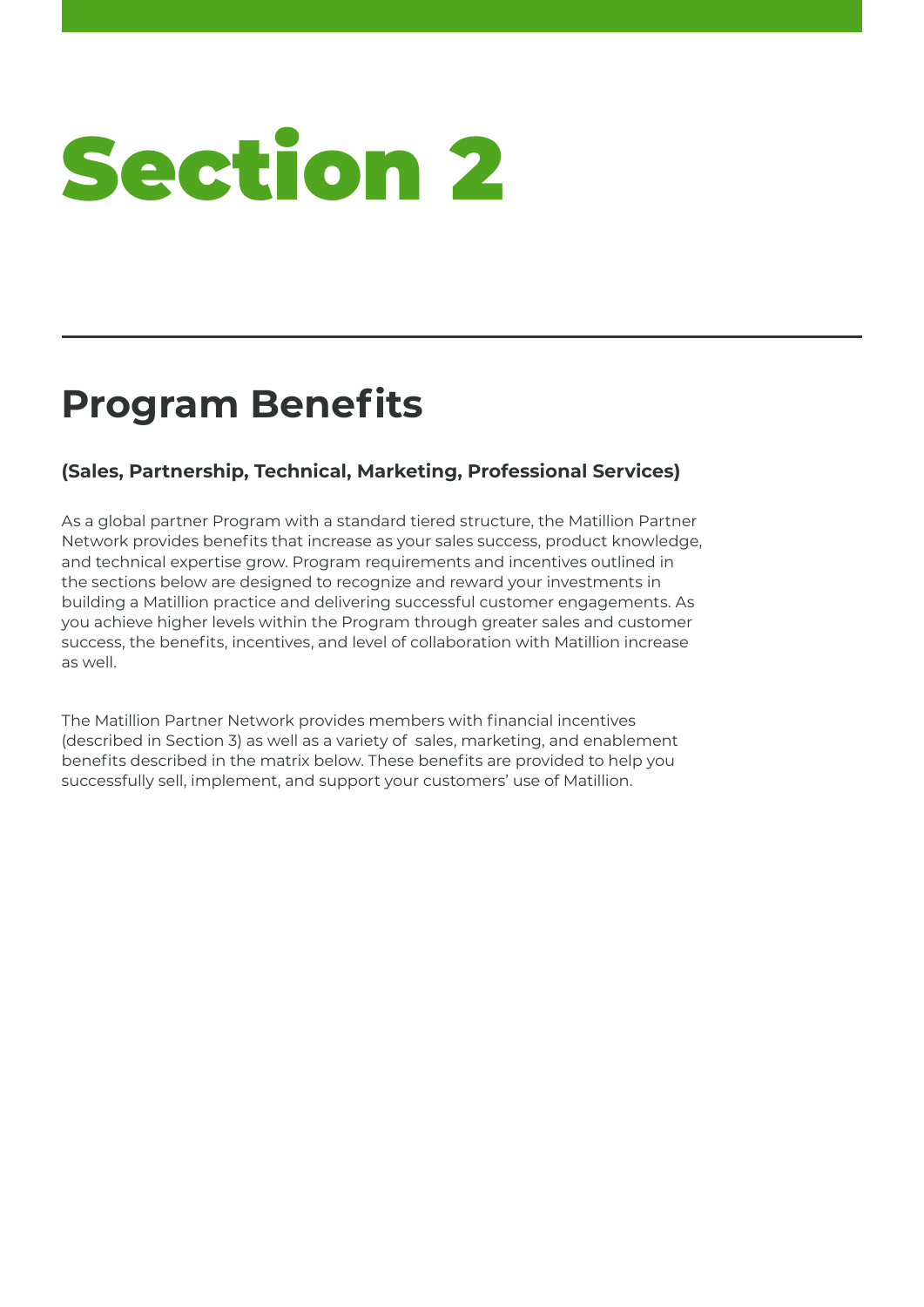| <b>Benefits</b>                                                                                   | <b>Global Platinum Platinum</b> |                                        | Gold                     | <b>Silver</b>            | <b>Affiliate</b>        |
|---------------------------------------------------------------------------------------------------|---------------------------------|----------------------------------------|--------------------------|--------------------------|-------------------------|
| <b>Sales</b>                                                                                      |                                 |                                        |                          |                          |                         |
| <b>Financial incentives</b>                                                                       |                                 | See Financial Incentives Program below |                          |                          |                         |
| Access to sales presentations,<br>battle cards, customer references,<br>and other sales resources |                                 |                                        |                          |                          |                         |
| Sales collaboration, opportunity<br>support and account mapping<br>support                        |                                 |                                        |                          |                          | Partner<br>Support Desk |
| Lead and Opportunity Sharing<br>("reverse deal registration")                                     | .                               | D O                                    | $\blacksquare$           |                          |                         |
| <b>Partnership Support</b>                                                                        |                                 |                                        |                          |                          |                         |
| Portal access                                                                                     |                                 | ●                                      | $\bullet$                |                          |                         |
| Partner Account Manager                                                                           |                                 |                                        |                          |                          | Partner<br>Support Desk |
| Partner Program events (summit,<br>quarterly updates)                                             |                                 |                                        |                          |                          |                         |
| Partner Advisory Board<br>participation                                                           |                                 | <b>By</b><br>invitation                | By<br>invitation         |                          |                         |
| Contract structure                                                                                | 1 contract globally             |                                        |                          | Per-country agreements   |                         |
| <b>Technical</b>                                                                                  |                                 |                                        |                          |                          |                         |
| Access to demo environment                                                                        | $5+$<br>concurrent<br>users     | $5+$<br>concurrent<br>users            | 5<br>concurrent<br>users | 5<br>concurrent<br>users |                         |
| Online technical onboarding<br>Program                                                            |                                 |                                        |                          |                          |                         |
| No-cost technical certifications                                                                  |                                 |                                        |                          |                          |                         |
| Product roadmap updates                                                                           |                                 |                                        |                          |                          |                         |
| <b>Technical Support</b>                                                                          |                                 | DO                                     |                          |                          |                         |
| <b>Access to Partner Technical</b><br><b>Success Manager</b>                                      |                                 |                                        |                          |                          |                         |
| <b>Marketing</b>                                                                                  |                                 |                                        |                          |                          |                         |
| Matillion Partner logo by tier                                                                    |                                 |                                        |                          |                          |                         |
| Marketing tools and resources                                                                     |                                 |                                        |                          |                          |                         |
| Public relations opportunities                                                                    |                                 |                                        |                          | As<br>Available          |                         |
| Self-service demand gen<br>resources                                                              |                                 |                                        |                          |                          |                         |
| <b>Professional Services</b>                                                                      |                                 |                                        |                          |                          |                         |
| Authorized Matillion Delivery<br>Partner designation                                              |                                 |                                        | Future                   |                          |                         |
| <b>Authorized Matillion Training</b><br>Partner designation                                       |                                 |                                        | Future                   |                          |                         |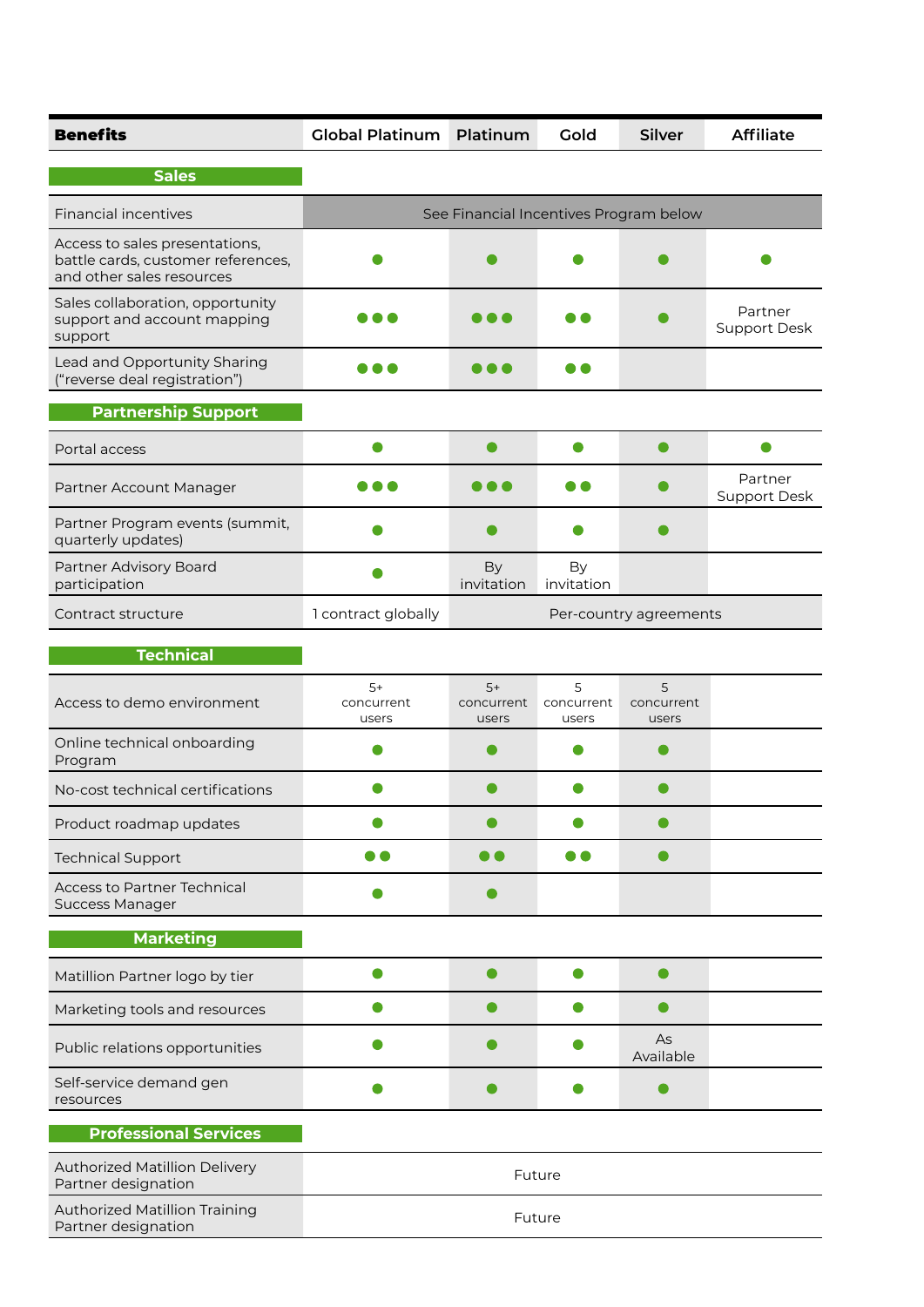## <span id="page-7-0"></span>**Program Financial Incentives**

The Matillion Partner Network provides members with a standard set of financial incentives. The referral incentives are globally consistent, while the resell incentives (future entitlement) may be modified regionally based on Matillion's level of sales coverage in a specific geography (e.g. Brazil). Within the Matillion Partner Network, we have implemented a "pay for value" structure for referral fees, where partners have the opportunity to be rewarded for helping to source opportunities ("opportunity registration"), supporting closing the opportunity ("sales assist"), and ensuring the customer is satisfied with their Matillion deployment ("customer success"). These activities do not need to be linked to receive the incentive. For example, partners can receive Sales Assist + Customer Success incentives on opportunities sourced by Matillion.

| <b>Benefits</b>                                                | <b>Global Platinum</b>               | Platinum | Gold | <b>Silver</b> | <b>Affiliate</b> |
|----------------------------------------------------------------|--------------------------------------|----------|------|---------------|------------------|
|                                                                |                                      |          |      |               |                  |
| Collaborative Sales Incentive - Year One Referral ("Land") *** |                                      |          |      |               |                  |
| <b>Opportunity Registration</b>                                | 7%                                   | 7%       | 6%   | 5%            | 5%               |
| <b>Sales Assist</b>                                            | 5%                                   | 5%       | 4%   | 3%            |                  |
| <b>Customer Success*</b>                                       | 5%                                   | 5%       | 3%   | <b>O%</b>     |                  |
| Max payout per opportunity                                     | 17%                                  | 17%      | 13%  | 8%            | 5%               |
|                                                                |                                      |          |      |               |                  |
| Collaborative Sales Incentive - ("Expand") **                  |                                      |          |      |               |                  |
| <b>Opportunity Registration</b>                                | 7%                                   | 7%       | 6%   | 5%            | 5%               |
| <b>Sales Assist</b>                                            | 5%                                   | 5%       | 4%   | 3%            |                  |
| <b>Customer Success*</b>                                       | 5%                                   | 5%       | 3%   | 0%            |                  |
| Max payout per opportunity ***                                 | 17%                                  | 17%      | 13%  | 8%            | 5%               |
| Rebate                                                         | Rebates may be established quarterly |          |      |               |                  |
| <b>VAR</b>                                                     |                                      | Future   |      |               |                  |
| <b>MSP</b>                                                     |                                      | Future   |      |               |                  |

\* requires a positive survey from customer

\*\* requires an Enterprise Contract

<sup>\*\*\*</sup> initial 12 month ACV only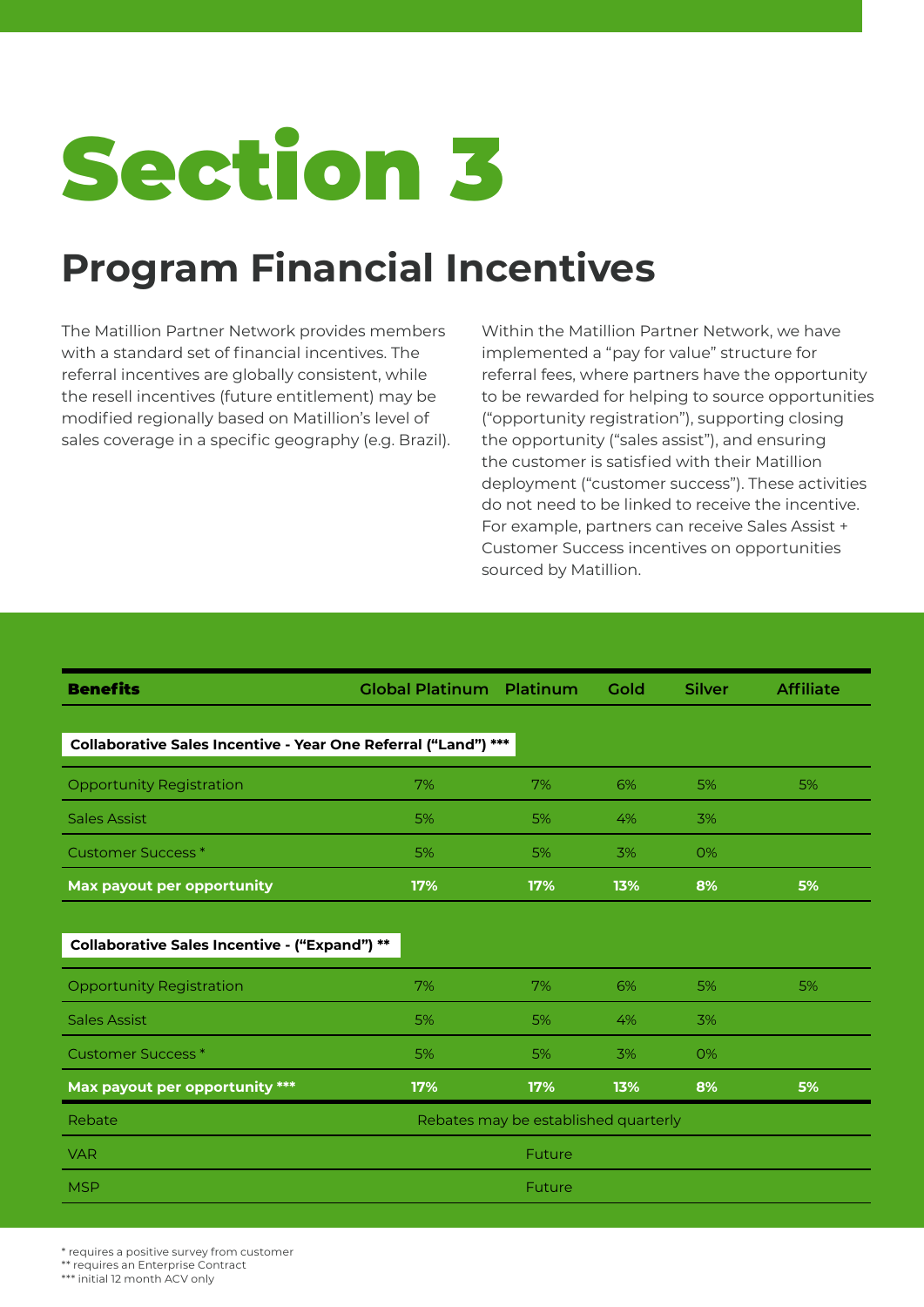## <span id="page-8-0"></span>**Section 4:**

## **AMATILLION Partner Network Program Structure and Tiers**

**Deartner Network with** <sup>T</sup>global partner Program, **oren**with globally consistent offic testo et; nullssid C. Ad mora rem.  $_\cap$  agreements (contracts),  $_\cup$  s  $\circ$  benefits, resources, as well $\circ$ At Matillion, our goal is to work closely with our partner community to grow our collective businesses and support our common customers. As such, we designed Matillion ease of doing business in mind. We provide a single as standard and transparent policies.

Additionally, Matillion provides an associated Program for our ISV community, developed for technology companies from the modern enterprise data and analytics ecosystem who have either a product integration with Matillion and or an established goto-market relationship with Matillion. ISVs in the Program range from established technology vendors to innovative start ups. More information

on the Matillion Partner Network for ISVs can be found on the Partner Portal (https://partners.matillion. com/). We encourage our SI and ISV partners to leverage the Matillion ecosystem, collaborate, and drive better results together!

Within the Matillion Partner Network Program for SIs and Consulting Partners, there are five tiers, beginning with our Affiliate level up through our Global Platinum tier.

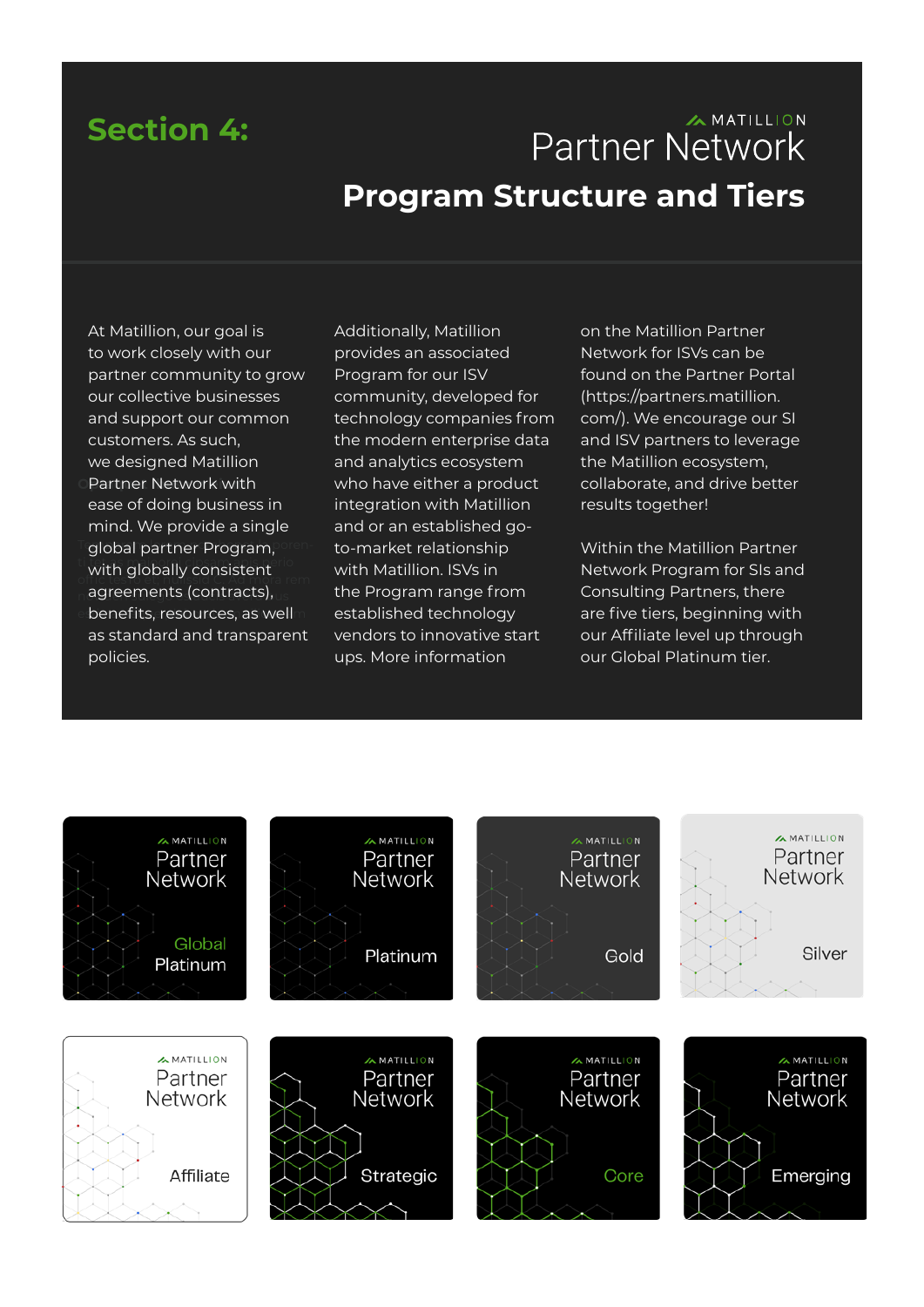

## **Matillion Partner Network Program Structure and Tiers**



## **Global Platinum (multinational)**

Global Platinum tier partners are similar to Platinum tier partners but operate on a larger, multinational scale. Global Platinum tier partners do business with Matillion in at least three countries under a single contract agreement with Matillion. They typically have developed a global center of excellence (CoE) around Matillion. They often support customers via an offshore or near-shore model. Global Platinum tier partners receive the same financial and other benefits as Platinum tier with the additional benefit of a single agreement and the ability to aggregate their performance towards tier status under that agreement.



### **Platinum**

Platinum tier partners have a strong and growing Matillion practice with many certified practitioners and customer deployments. They are recognized within the industry for consistently delivering successful customer outcomes. Platinum tier partners have achieved the highest level within the Matillion Partner Network and are committed to a collaborative go-to-market relationship with Matillion. They demonstrate their technical and sales expertise through a track record of customer engagements. Many Platinum tier partners have developed Matillion-based solution offerings, which they promote to their customers and prospects. Platinum tier partners are also well aligned with Matillion sales and marketing teams. Matillion rewards Platinum tier partners with the Program's highest sales incentives, marketing opportunities, and support resources.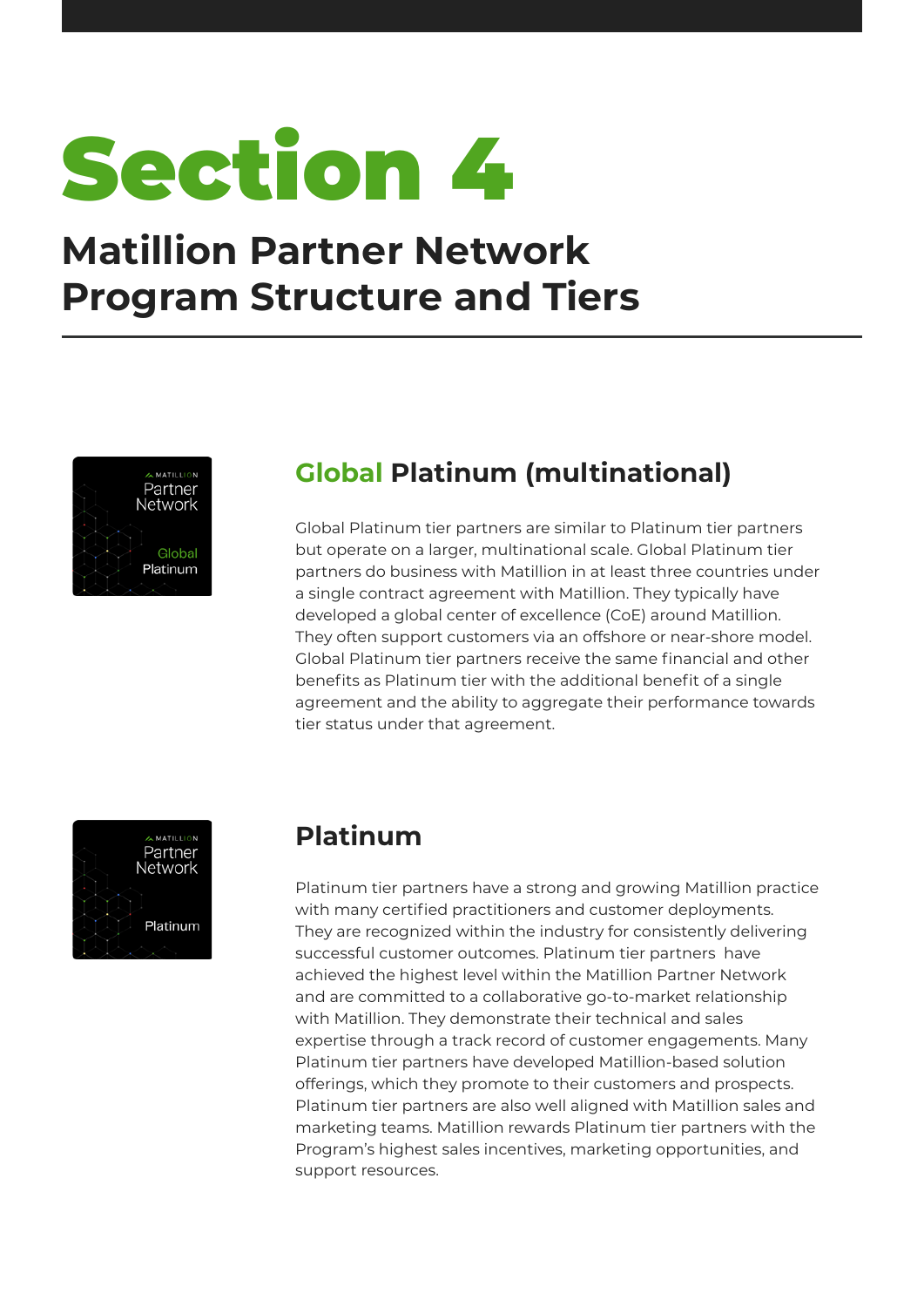

### **Gold**

Gold tier partners have an established Matillion practice with certified practitioners and multiple successful customer deployments. Gold tier partners demonstrate their competency with Matillion through a combination of product knowledge, technical expertise, and sales achievement. Program benefits for Gold tier partners are enhanced to reflect the partners' expanded commitment to Matillion and to incentivize continued growth in their Matillion practice.



#### **Silver**

Silver tier partners are beginning their journey with Matillion technology and starting to build Matillion data integration capabilities into their professional services business. Silver tier is typically the entry point for partners into the Matillion ecosystem. Program benefits at this level are designed to help partners develop initial technical competencies (certifications), initiate successful Matillion business practices and build sustainable customer engagement models.



### **Affiliate**

Affiliate partners are organizations supporting a specific customer or project, who need the value of Matillion's technology, but whose data integration practice isn't ready to commit to a formal partnership, or repeatable business around Matillion. For these organizations, Matillion will provide Programmatic support and enablement as well as a base level of compensation for sourcing their opportunity.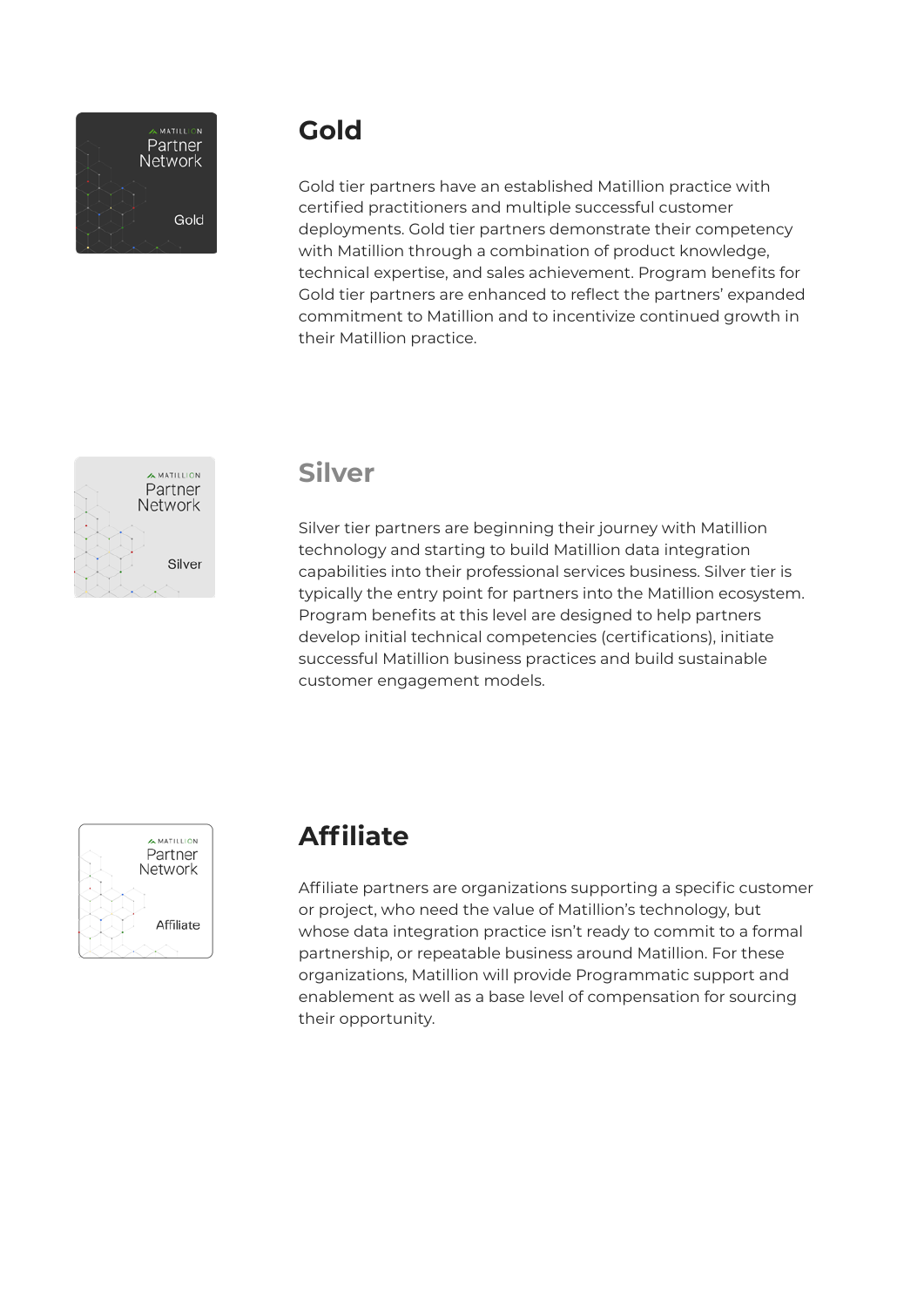## <span id="page-11-0"></span>**Joining the Matillion Partner Network**

**If you are interested in applying to become a Matillion Partner, please review the Program requirements and then visit:**

## **[https://www.matillion.com/](https://www.matillion.com/partners/) [partners/.](https://www.matillion.com/partners/)**

A Matillion Partner Account Manager(PAM) will contact you to discuss your application.

Please note: Silver, Gold, and Platinum partners are expected to meet the minimum requirements as outlined in this Program guide. For partners with a single project or transaction, we recommend beginning with an Affiliate agreement.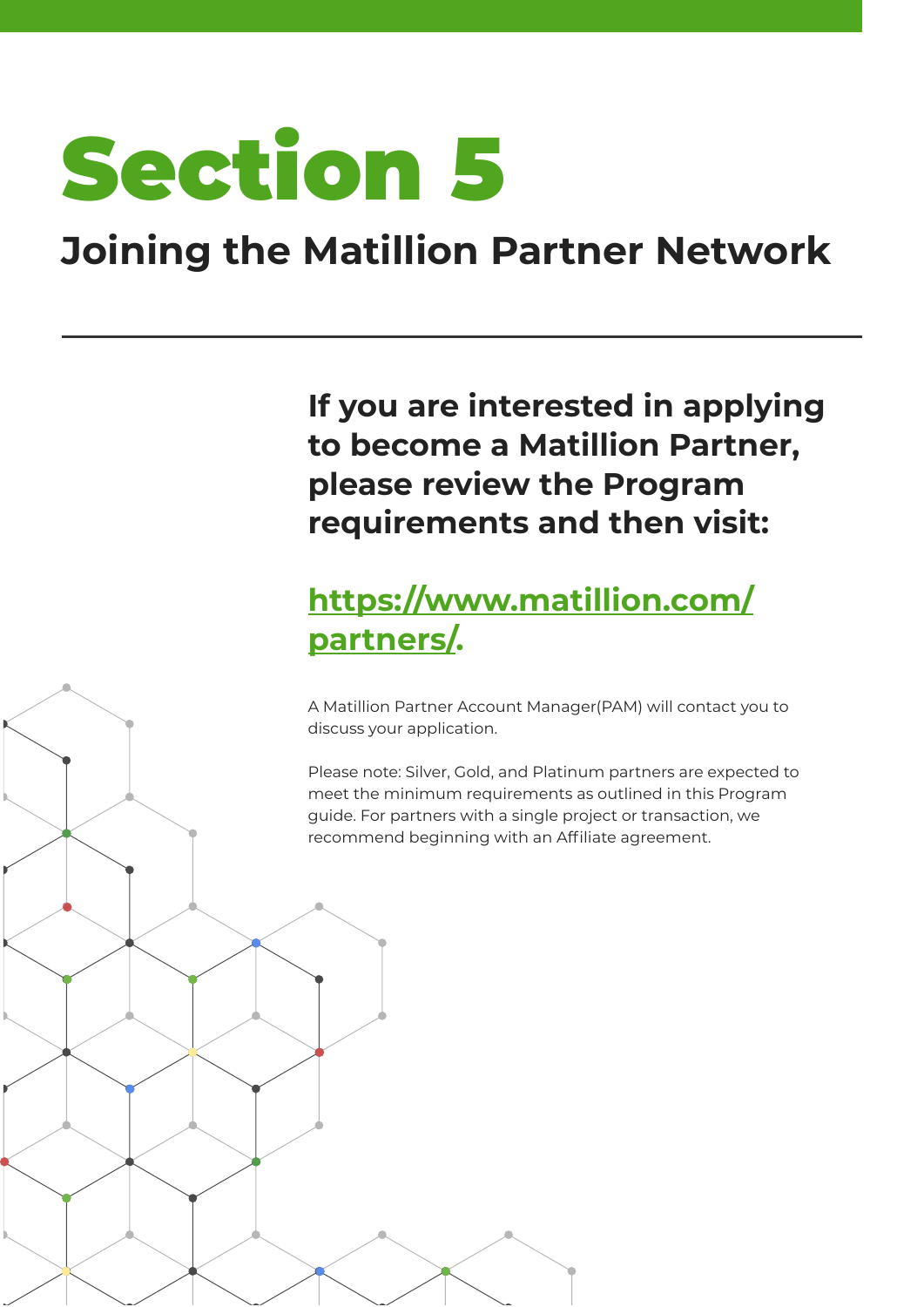# <span id="page-12-0"></span>Section 6 80 Program Requirements

To be a member of the Matillion Partner Network, partners must achieve the Program Requirements described in the matrix below. These requirements are consistent globally and need to be achieved annually.

| <b>Requirements</b>                         | <b>Global</b><br>Platinum | Platinum       | Gold           | <b>Silver</b>  | <b>Affiliate</b>    |
|---------------------------------------------|---------------------------|----------------|----------------|----------------|---------------------|
| <b>Sales</b>                                |                           |                |                |                |                     |
| Opportunities Registered                    | 20                        | 12             | 5              | $\overline{2}$ |                     |
| Closed/Won Opportunities                    | 8                         | 5              | $\overline{2}$ | 1              |                     |
| <b>Customer Success</b>                     |                           |                |                |                |                     |
| <b>Customer Surveys</b>                     | 3                         | $\overline{2}$ | 1              |                |                     |
| Win Wire                                    | 3                         | 2              | <sub>1</sub>   |                |                     |
| <b>Technical</b>                            |                           |                |                |                |                     |
| Certifications - Technical                  | 10                        | 6              | 4              | 2              |                     |
| Certifications - Partner                    | 10                        | 6              | 4              | 2              |                     |
| <b>Marketing</b>                            |                           |                |                |                |                     |
| <b>Demand Generation Plan</b>               | Required                  | Required       | Recommended    |                |                     |
| Go To Market Points                         | 100                       | 80             | 20             |                |                     |
| <b>Partnership Governance</b>               |                           |                |                |                |                     |
| <b>Annual Business Plan</b>                 | Required                  | Required       | Recommended    |                |                     |
| <b>Bi-annual Business Reviews</b>           | Required                  | Required       | Recommended    |                |                     |
| <b>Business</b>                             |                           |                |                |                |                     |
| Established Partnership with CDP<br>Vendors | Required                  | Required       | Required       | Required       |                     |
| Signed Partnership Agreement                | Required                  | Required       | Required       | Required       | Simple<br>Agreement |
| Partner in Good Standing                    | Required                  | Required       | Required       | Required       | N/A                 |

\* Developing Region Exception - Matillion has established a lower Program requirement threshold for sales activities in countries with limited Matillion representation. Partners who achieve 10 deal registrations and 4 closed-won opportunities will be eligible for Platinum tier status. Developing Regions include Latin America, Eastern Europe, MEA, and APAC (excluding ANZ).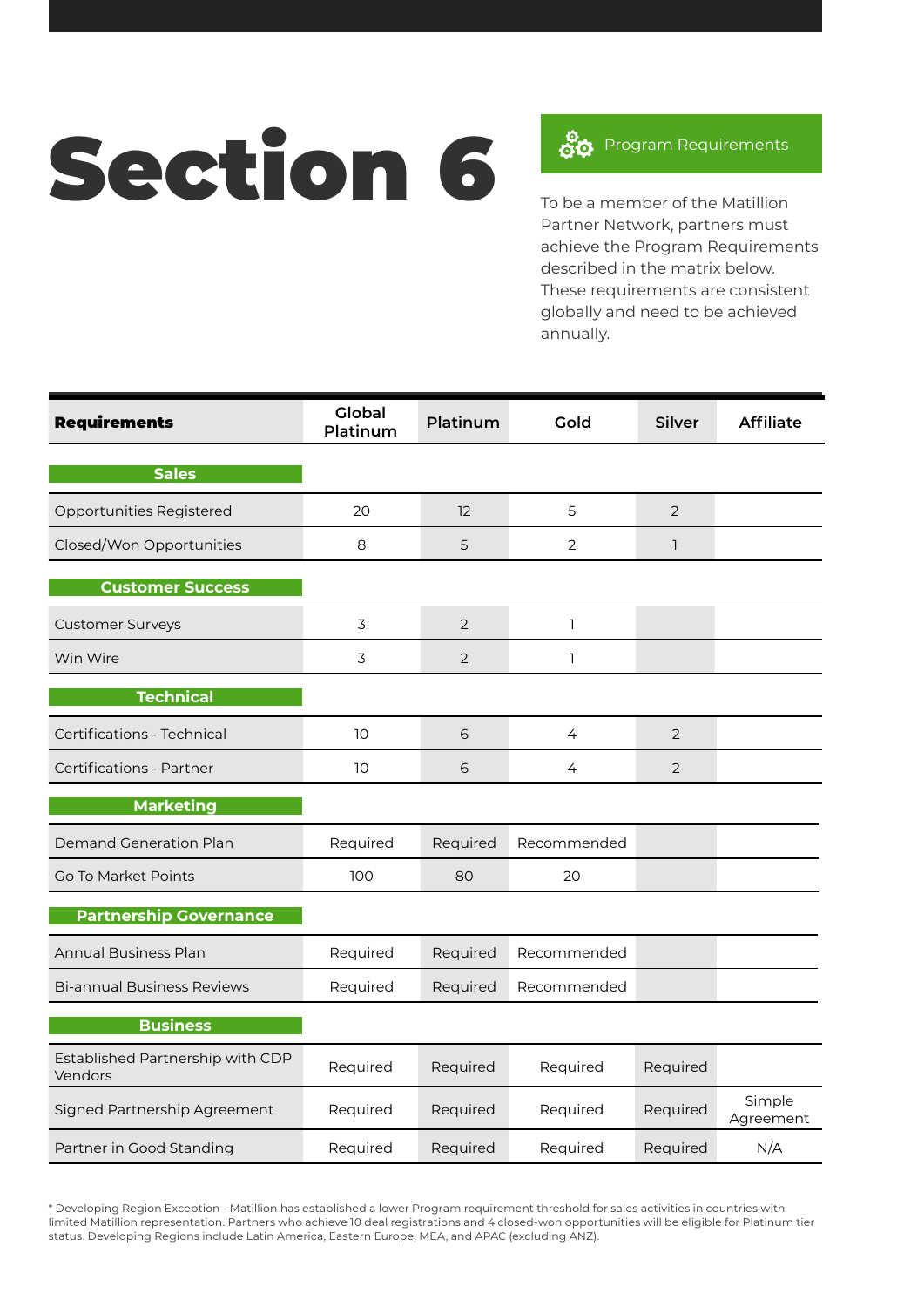## <span id="page-13-0"></span>**Program Requirements**

**Definitions and Policies** Outlined below are the definitions and specific policies for the Matillion Partner Network. Policies are subject to change with 60 days notice. Questions concerning policies should be directed in writing to your Partner Account Manager.

| <b>Program Requirements</b>                         | <b>Definition &amp; Policy Description</b>                                                                                                                                                                                                                                                                                                                                                                                                                                                                                                                                                                                                       |
|-----------------------------------------------------|--------------------------------------------------------------------------------------------------------------------------------------------------------------------------------------------------------------------------------------------------------------------------------------------------------------------------------------------------------------------------------------------------------------------------------------------------------------------------------------------------------------------------------------------------------------------------------------------------------------------------------------------------|
|                                                     |                                                                                                                                                                                                                                                                                                                                                                                                                                                                                                                                                                                                                                                  |
| Sales: Opportunity Registration                     | To participate in the Matillion Partner Network or to achieve a higher<br>level within the Program, Partners must source a specific number<br>of qualified opportunities. Opportunities must be submitted via the<br>Partner Portal and then accepted by Matillion. Opportunities must be<br>BANT qualified.<br>For more details, please review the Matillion Opportunity Registration<br>Policy Guide on the Partner Portal (https://partners.matillion.com/).                                                                                                                                                                                  |
| Sales: Closed/Won                                   | To participate in the Matillion Partner Network or to achieve a higher<br>level within the Program, Partners must support closing the minimum<br>number of sales transactions as defined in the Program Guide. Closed/<br>won transactions include either new logo customers or expanding<br>existing customers via either an Enterprise Contract (EC) or PayGo.<br>Transactions must be partner-sourced.<br>New logo customers are defined as companies who have never been<br>a Matillion customer or have not been a Matillion customer in the prior<br>12 months. Subsidiaries that are separate legal entities are considered<br>new logos. |
| <b>Customer Success:</b><br><b>Customer Surveys</b> | Partners are expected to drive successful customer deployments of<br>Matillion. To ensure customers are satisfied with their deployment,<br>partners and Matillion will work together to survey specific end users<br>through a standard survey process provided by Matillion. Partners can<br>determine which customers and users to be surveyed and the results<br>will be made available to the partner.<br>Note that the survey requirement must be achieved on a yearly basis.                                                                                                                                                              |
| <b>Customer Success: Win Wires</b>                  | Win Wires are documents provided by partners to Matillion<br>summarizing successful customer engagements. They help Matillion<br>partner managers, sellers, and marketing staff understand more<br>about the customer engagement, use cases, competition, and related<br>aspects of the deployment. Win Wires are treated as confidential and<br>are not externally facing documents.<br>Partners should use the Win Wire template provided by Matillion.<br>Partners must provide new Win Wires on an annual basis.                                                                                                                             |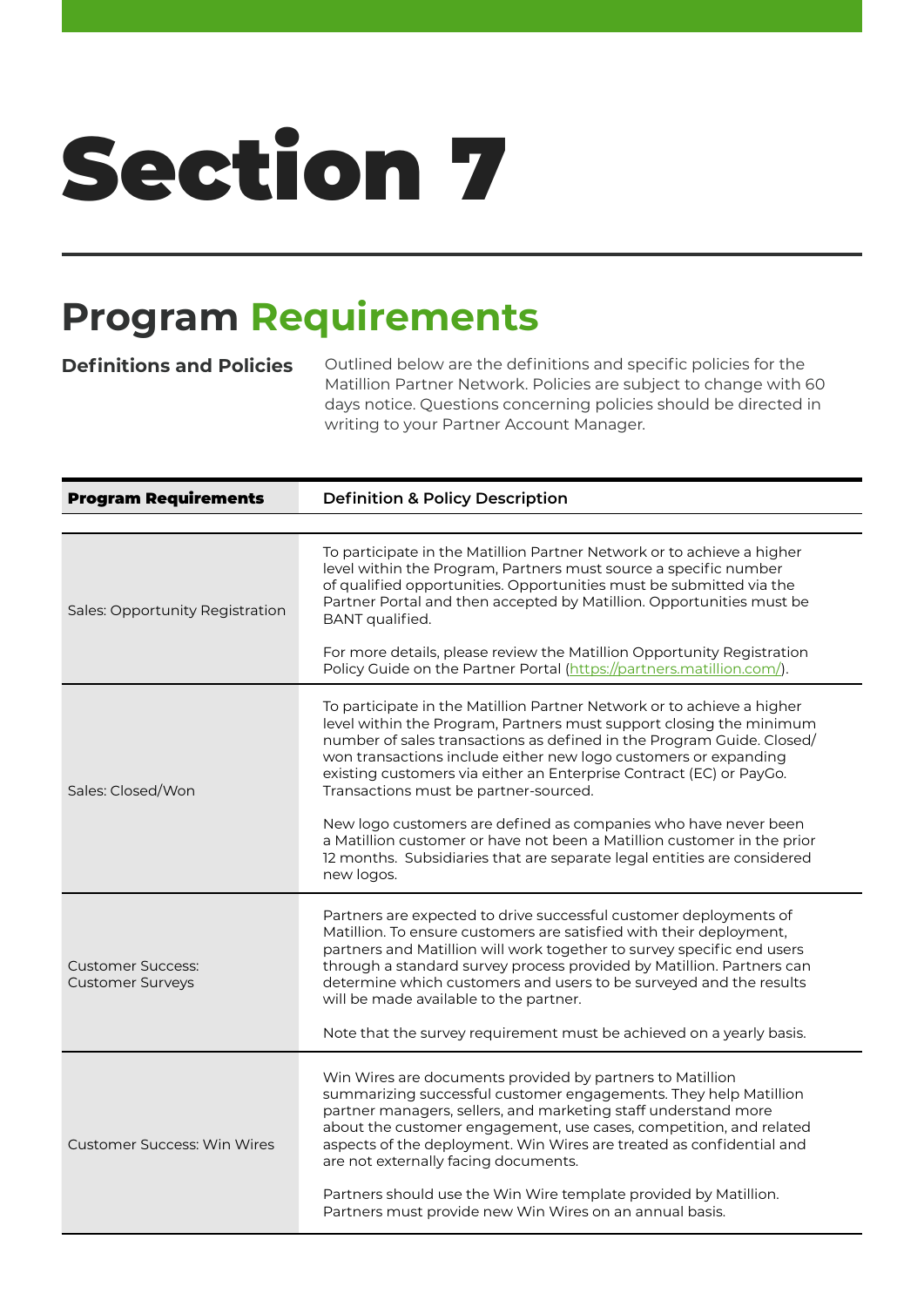| <b>Technical: Certifications</b><br>(Technical and Partner)     | Partners must achieve and maintain Technical and Partner Certifications<br>as defined in the Matillion Partner Network based on their specific tier.<br>Certifications must be updated every three years. Refer to the Partner<br>Portal for details on the certifications, how to prepare, where to take<br>the test, etc. Certifications are offered at no cost. Global Platinum tier<br>partners must have at least I person certified in each country where they<br>are authorized. |
|-----------------------------------------------------------------|-----------------------------------------------------------------------------------------------------------------------------------------------------------------------------------------------------------------------------------------------------------------------------------------------------------------------------------------------------------------------------------------------------------------------------------------------------------------------------------------|
|                                                                 | Matillion is committed to helping partners build a robust business based<br>on the Matillion platform. Creating an annual Demand Generation Plan is<br>a key element in that process.                                                                                                                                                                                                                                                                                                   |
| Marketing:<br>Demand Generation Plan                            | In the development of the Demand Generation Plan, partners will<br>be provided with a range of go-to-market (GTM) tools and resources,<br>ranging from sample best practices (e.g. social media posts), self-service<br>demand generation campaigns, collaborative activities like joint webinars<br>with Matillion (pending availability). This is intended to be a highly flexible<br>model that allows each partner to leverage its specific strengths and<br>focus areas.           |
|                                                                 | Partners should work with their Partner Account Manager to define and<br>document the plan.                                                                                                                                                                                                                                                                                                                                                                                             |
|                                                                 | In support of the Demand Generation Plan, partners are provided with a<br>range of tools and resources to build their own custom GTM plan.                                                                                                                                                                                                                                                                                                                                              |
| Marketing: GTM Activities                                       | Matillion has created a scoring system (i.e. point system) for the GTM<br>resources based on complexity and impact of the activity. To achieve<br>higher tier status within the Matillion Partner Network, partners are<br>expected to meet the scoring targets outlined in the Program Guide.<br>Details on the scoring system and GTM Activities can be found on the<br>Partner Portal (https://partners.matillion.com/).                                                             |
| Partnership Governance:<br><b>Annual Business Plan</b>          | Matillion encourages all partners to develop an Annual Business Plan<br>around their Matillion practice. Joint planning is a best practice that<br>ensures both parties have aligned expectations. For higher tier partners,<br>the Annual Business Plan is a requirement to achieve tier status. Matillion<br>provides a Business Plan template that can be found on the Partner<br>Portal (https://partners.matillion.com/).                                                          |
| Partnership Governance:<br><b>Bi-annual Business Review</b>     | Matillion requires Global Platinum and Platinum tier partners to<br>participate in bi-annual (twice yearly) business reviews with their Partner<br>Account Manager and related Matillion team members. These sessions<br>are designed to be highly collaborative and provide greater clarity on the<br>state of the business, demand generation activities, joint sales pursuits,<br>and technical enablement efforts.                                                                  |
| <b>Business: Established</b><br>partnership with CDP<br>vendors | To be a member of the Matillion Partner Network, partners must have<br>an established partnership with cloud data platform vendors Snowflake,<br>Databricks or AWS (Amazon Redshift). Partners should provide their tier<br>status (level) within these Programs.                                                                                                                                                                                                                       |
| <b>Business: Signed Partnership</b><br>Agreement                | To be a member of the Matillion Partner Network and a partner in<br>good standing, partners must have a signed and executed Partnership<br>Agreement with Matillion.                                                                                                                                                                                                                                                                                                                    |
| Business: Partner in Good<br>Standing                           | To ensure that the Matillion Partner Network maintains high business<br>and ethical standards, participation requires that partners function<br>within the terms of the Partner Program and meet the guidelines<br>defined in this and related Partner Program documentation (i.e. remain<br>in good standing). Partners are expected to maintain strong professional<br>business and social media standards, have a public facing website, and<br>possess an email domain.             |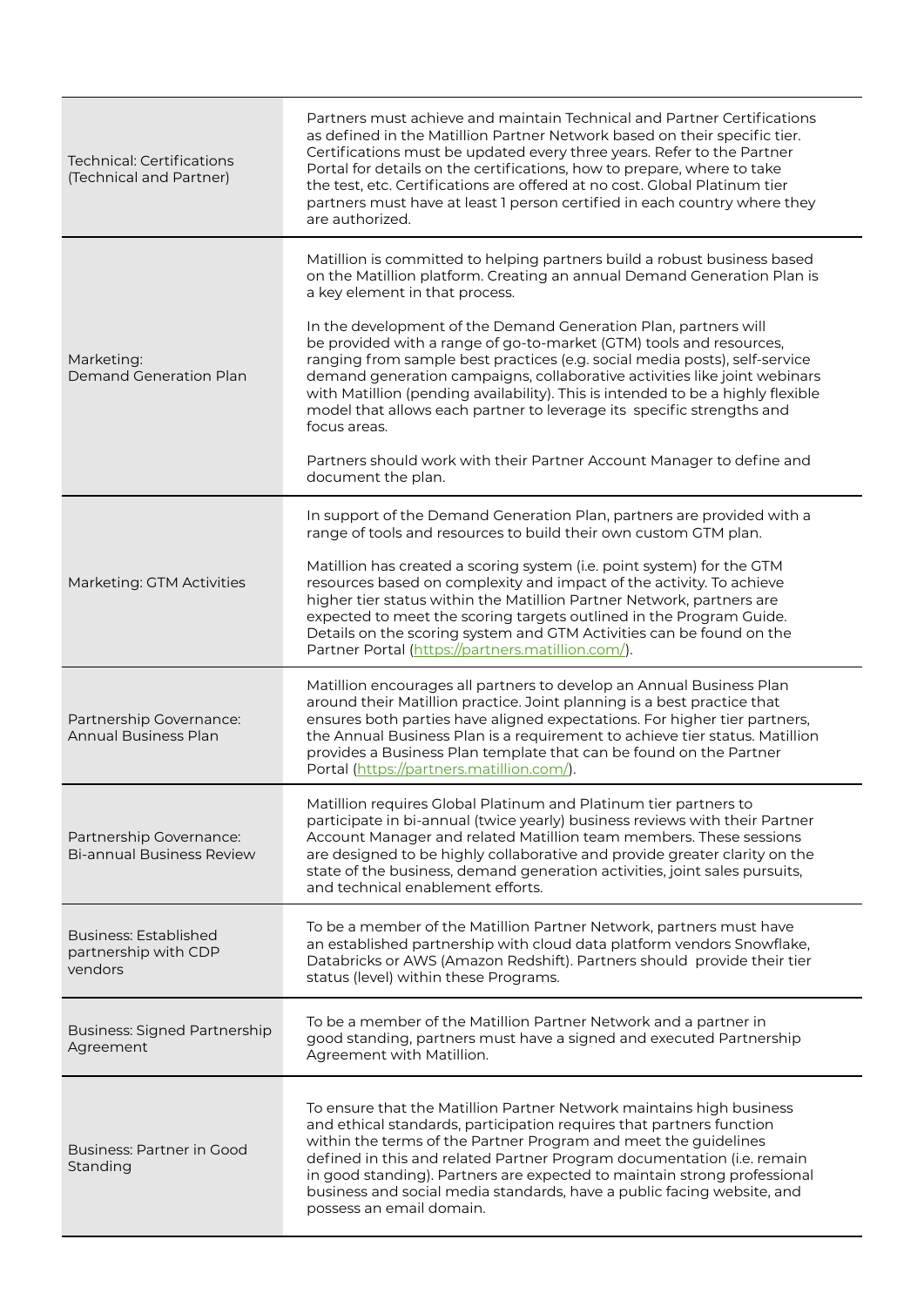## **Program Benefits**

### **Definitions and Policies**

| <b>Program Benefits</b>                                    | <b>Definition &amp; Policy Description</b>                                                                                                                                                                                                                                                                                                                                                                             |
|------------------------------------------------------------|------------------------------------------------------------------------------------------------------------------------------------------------------------------------------------------------------------------------------------------------------------------------------------------------------------------------------------------------------------------------------------------------------------------------|
|                                                            |                                                                                                                                                                                                                                                                                                                                                                                                                        |
| Sales: Access to sales resources                           | Sales resources such as data sheets, standard presentations, and battle<br>cards are available to all partners via the Partner Portal.                                                                                                                                                                                                                                                                                 |
| Sales: Sales collaboration,<br>opportunity support and     | The Matillion sales model is collaborative with our SI and ISV partner<br>community. We rely on our partners to provide significant value<br>added resources related to the Modern Enterprise Data Stack (MEDS),<br>industry and various analytic use cases. As such, Matillion will seek<br>out opportunities to build business together with our partners, with<br>preference given to higher tiered partners.       |
| account mapping                                            | Matillion will work proactively with partners on joint customer pursuits<br>and to identify potential prospects via account mapping sessions,<br>providing greater levels of support to higher tier partners.                                                                                                                                                                                                          |
|                                                            | For Affiliate tier partners, Matillion will provide support via the Partner<br>Support Desk (email and phone).                                                                                                                                                                                                                                                                                                         |
| Partnership: portal access                                 | Matillion provides all partner end users with access to the Matillion<br>Partner Portal. Partner organizations are registered on an email<br>domain basis.                                                                                                                                                                                                                                                             |
| Partnership:                                               | All partners have an assigned Partner Account Manager. For higher tier<br>partners, Matillion provides a greater level of proactive support.                                                                                                                                                                                                                                                                           |
| Partner Account Manager                                    | For Affiliate tier partners, Matillion will provide support via the Partner<br>Support Desk (email and phone).                                                                                                                                                                                                                                                                                                         |
| Partnership:<br>Partner Program events                     | Silver tier partners and above are eligible to participate in enablement<br>events and activities (e.g. Partner Summit, Webinars, and other<br>important briefings).                                                                                                                                                                                                                                                   |
| Partnership: Partner Advisory<br>Board (PAB) participation | Matillion has a Partner Advisory Board (PAB) with membership<br>consisting of approximately 12 partners from across the globe,<br>representing a range of partner tiers. Global Platinum partners can<br>request to join the PAB while partners from other tier levels may be<br>invited by Matillion to participate.                                                                                                  |
| Partnership: Contract<br>(geographies)                     | Global Platinum tier partners can request to sign a single Partnership<br>Agreement with Matillion. This multinational agreement defines the<br>specific countries the Global Platinum partner conducts business<br>and has trained and certified Matillion resources. All activities for tier<br>achievement are aggregated under this single agreement (e.g. sales<br>metrics, GTM activities, certifications, etc). |
|                                                            | For example, to be a Global Platinum partner in five countries across<br>Latin America, the partner would need Matillion certified resources in<br>all five countries.                                                                                                                                                                                                                                                 |
|                                                            | Contracts for all other partner tiers are based on a single country.                                                                                                                                                                                                                                                                                                                                                   |
| Technical: Access to demo<br>environment                   | All partners are eligible to receive access to a Matillion ETL and<br>Matillion Data Loader demo environment. This environment is<br>intended to support the partner's sales, marketing, internal training,<br>customer training, and offer development activities.                                                                                                                                                    |
|                                                            | Partners may not use any portion of their Matillion environment<br>for commercial purposes, internal production work, hosting, MSP,<br>outsourcing, or subcontracting.                                                                                                                                                                                                                                                 |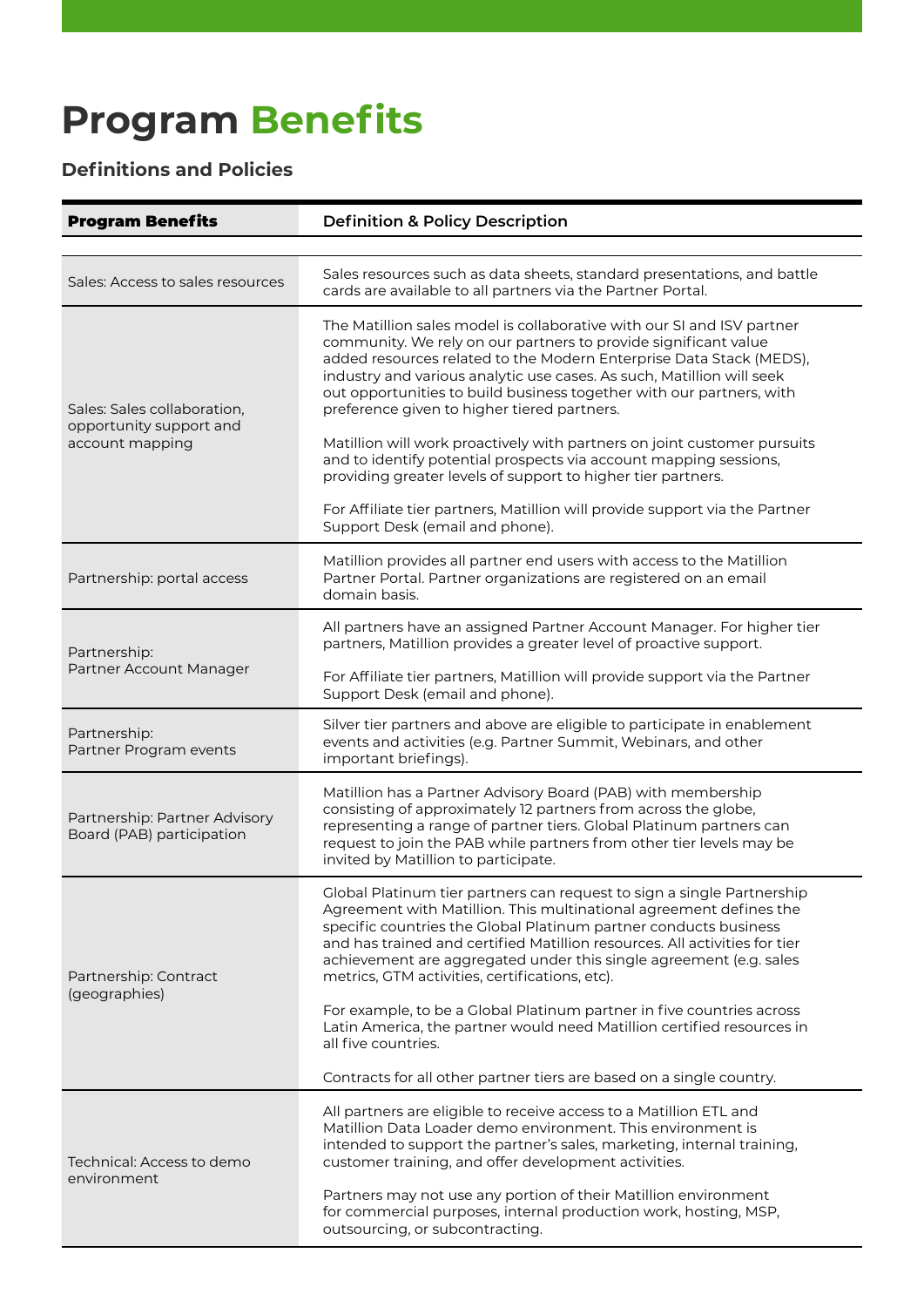| Technical:<br>Technical onboarding<br>Program                               | Matillion provides all partners with a technical onboarding path. This is<br>free of charge and is focused on helping partners build the skills needed<br>to pass the two certification tests required to maintain partnership<br>status. The onboarding Program is available via the Partner Portal.                                             |
|-----------------------------------------------------------------------------|---------------------------------------------------------------------------------------------------------------------------------------------------------------------------------------------------------------------------------------------------------------------------------------------------------------------------------------------------|
| Technical: No-cost technical<br>certifications                              | Matillion has two certifications (Technical and Partner) and both are<br>offered free of charge. Technical certification details can be found at<br>https://www.matillion.com/certifications/ Matillion will provide the exam<br>code. Partner certification details will be available on the partner portal<br>(https://partners.matilltion.com) |
| Technical: Product updates                                                  | Matillion's product management team provides regular product updates<br>to all partners (e.g. quarterly updates). These are delivered through a<br>webinar with replays available via the Partner Portal (https://partners.<br>matillion.com/).                                                                                                   |
| Technical: Technical support                                                | Whether you are getting started with Matillion ETL, need technical<br>advice, or are attempting to troubleshoot issues, we are eager to help.<br>Contact support at support.matillion.com                                                                                                                                                         |
| Technical: Access to Partner<br><b>Technical Success Manager</b>            | Matillion may provide additional technical resources to conduct<br>workshops, support deeper technical challenges, discuss advanced use-<br>case scenarios, review project design, or help position Matillion products.                                                                                                                           |
| Marketing:<br>Partner logo by tier                                          | Matillion will provide partners with access to the appropriate partner<br>tier logo within the Matillion Partner Network. Logos are posted on the<br>Partner Portal and in the Matillion Brand & Media Kit. [https://www.<br>matillion.com/about/brand-resources/].                                                                               |
| Marketing:<br>Tools and resources                                           | Marketing resources such as logos, branding guidelines,, and product<br>messaging are available to all partners via the Matillion Brand & Media Kit<br>- https://www.matillion.com/about/brand-resources/                                                                                                                                         |
|                                                                             | Matillion will provide partners with support in public relations activities<br>(e.g. quotes or joint releases) with preference given to higher tier<br>partners. Support of press releases must fall within Matillion's PR<br>Guidelines for topics/subject matter. Examples include:                                                             |
| Marketing: PR opportunities                                                 | - Joint offering/solution with a customer using the solution<br>- New Enterprise customer that is ready to be featured.<br>- Enterprise expansion capabilities where the partnership empowers<br>us to serve a new region, target market, etc.                                                                                                    |
|                                                                             | Contact your Partner Account Manager for more information.                                                                                                                                                                                                                                                                                        |
| Marketing: Case studies and<br>testimonials                                 | Matillion will provide partners with support in creating customer-facing<br>case studies and testimonials.                                                                                                                                                                                                                                        |
| Marketing: Self-service<br>demand generation<br>campaigns                   | On a regular basis, Matillion will provide partners with self-service<br>demand generation campaigns that can be customized for the partner's<br>specific needs and requirements. Campaign materials can be found on<br>the Partner Portal (https://partners.matillion.com/).                                                                     |
| Marketing: Marketing event<br>sponsorship opportunities                     | Matillion may sponsor events that partners plan and host. The events<br>must exclusively focus on Matillion products                                                                                                                                                                                                                              |
| <b>Professional Services:</b><br>Authorized Delivery Partner<br>designation | Future                                                                                                                                                                                                                                                                                                                                            |
| Professional Services:<br>Authorized Training Partner<br>designation        | Future                                                                                                                                                                                                                                                                                                                                            |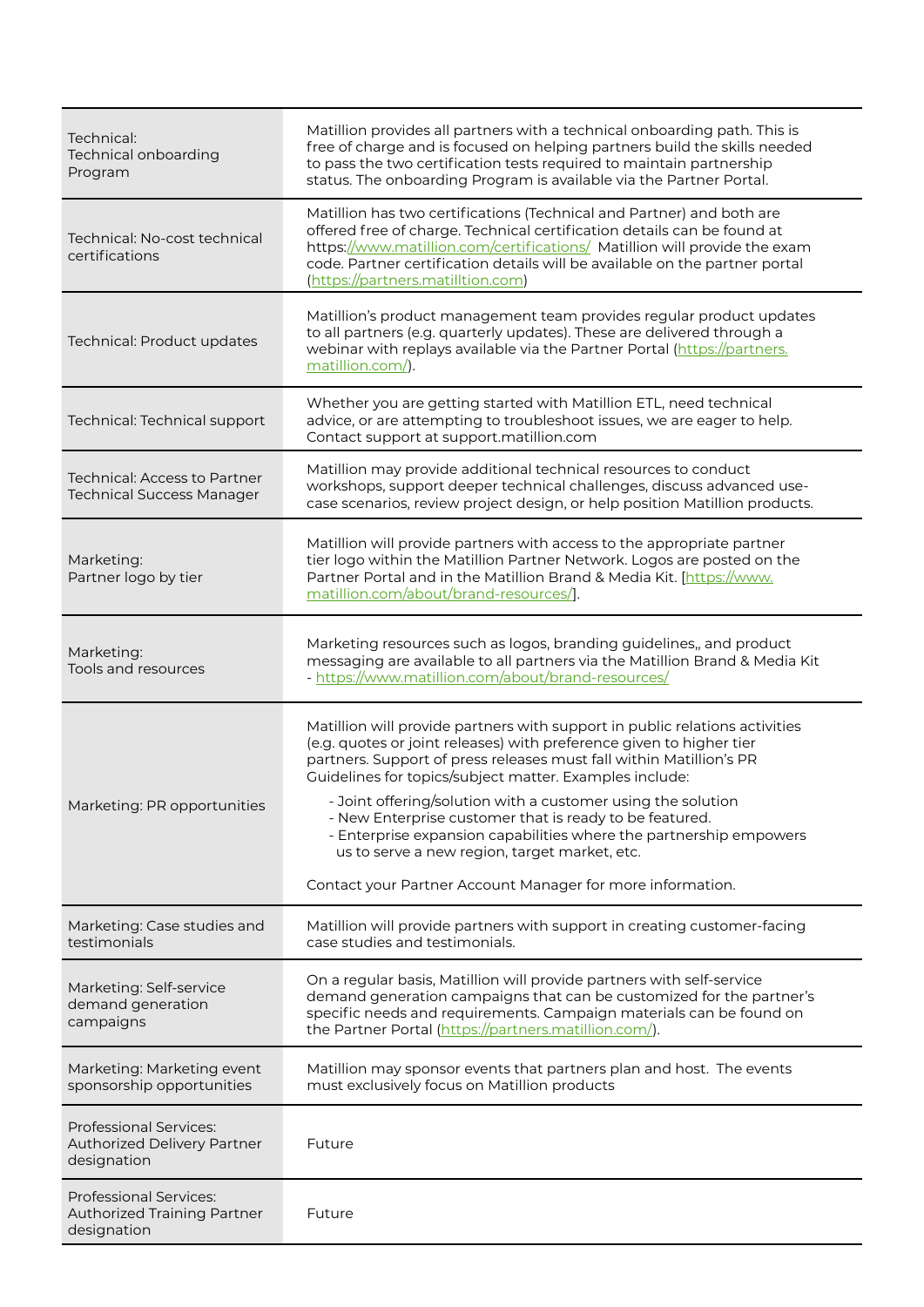# **Financial Incentives**

### **Definitions and Policies**

| <b>Program Benefits</b>               | <b>Definition &amp; Policy Description</b>                                                                                                                                                                                                                                                                                                                                                                                                                                                                                                                                                                                                                                                                                                                                                                                                                                                                                                                                                                                                                                                                                                                                                                                                                                                                                                                                                                                                                                                                                                                                                                                                                                                                                                                                                                                                                                                                                                                                                                                                                                                                                                                                                                                                                                                                                                                                                                                                                                                                                                                                                                                                                                                                                                                                                                                                                                                                                                                                                                                                                                                                                               |
|---------------------------------------|------------------------------------------------------------------------------------------------------------------------------------------------------------------------------------------------------------------------------------------------------------------------------------------------------------------------------------------------------------------------------------------------------------------------------------------------------------------------------------------------------------------------------------------------------------------------------------------------------------------------------------------------------------------------------------------------------------------------------------------------------------------------------------------------------------------------------------------------------------------------------------------------------------------------------------------------------------------------------------------------------------------------------------------------------------------------------------------------------------------------------------------------------------------------------------------------------------------------------------------------------------------------------------------------------------------------------------------------------------------------------------------------------------------------------------------------------------------------------------------------------------------------------------------------------------------------------------------------------------------------------------------------------------------------------------------------------------------------------------------------------------------------------------------------------------------------------------------------------------------------------------------------------------------------------------------------------------------------------------------------------------------------------------------------------------------------------------------------------------------------------------------------------------------------------------------------------------------------------------------------------------------------------------------------------------------------------------------------------------------------------------------------------------------------------------------------------------------------------------------------------------------------------------------------------------------------------------------------------------------------------------------------------------------------------------------------------------------------------------------------------------------------------------------------------------------------------------------------------------------------------------------------------------------------------------------------------------------------------------------------------------------------------------------------------------------------------------------------------------------------------------------|
|                                       |                                                                                                                                                                                                                                                                                                                                                                                                                                                                                                                                                                                                                                                                                                                                                                                                                                                                                                                                                                                                                                                                                                                                                                                                                                                                                                                                                                                                                                                                                                                                                                                                                                                                                                                                                                                                                                                                                                                                                                                                                                                                                                                                                                                                                                                                                                                                                                                                                                                                                                                                                                                                                                                                                                                                                                                                                                                                                                                                                                                                                                                                                                                                          |
| Deal Registrations                    | Matillion's deal registration policies are posted on the Partner Portal (https://<br>partners.matillion.com/)                                                                                                                                                                                                                                                                                                                                                                                                                                                                                                                                                                                                                                                                                                                                                                                                                                                                                                                                                                                                                                                                                                                                                                                                                                                                                                                                                                                                                                                                                                                                                                                                                                                                                                                                                                                                                                                                                                                                                                                                                                                                                                                                                                                                                                                                                                                                                                                                                                                                                                                                                                                                                                                                                                                                                                                                                                                                                                                                                                                                                            |
| <b>Collaborative Sales Incentives</b> | Matillion provides a Collaborative Sales Incentive (CSI) to partners in good<br>standing who help either source, sell, or deliver successful customer outcomes.<br>The CSI is broken down by each step in the sales process and a different incentive<br>based on activity and partner tier (e.g. a partner can provide sales assist ("Sell")<br>and implement Matillion ("Deliver") and receive those specific incentives).<br>Additionally, partners can earn the CSI when they land or expand a<br>customer opportunity.<br>To earn the CSI, the partner must have a valid deal registration in place or have<br>been added to a Matillion-sourced opportunity (viewable via the Partner Portal).<br>Whether the opportunity was a valid deal registration or sourced by Matillion,<br>partners can earn a "sales assist" incentive by supporting the sales process<br>through activities in the following categories:<br>• Pre-Sales Technical Collaboration: activities such as data strategy<br>discussions, demonstration support, trial support, discovery sessions.<br>• Customer Expansion Collaboration: Via activities such as customer<br>workshops, hosting Lunch and Learns, working with customers to build<br>custom advanced workflows or data pipelines, and identify additional data<br>sources or expansion use cases.<br>Advanced Expertise: During the sales process, provide value-added domain<br>expertise in areas such as industry (e.g. Healthcare, Retail), department (e.g.<br>Human Resources, Marketing), related ISV solutions (e.g. Sigma, Tableau,<br>Al/ML), security requirements (e.g. authentication), or advanced data<br>integration requirements (e.g. SAP).<br>• Customer Relationship Support: Leverage the partner's professional<br>network to advance the sales process through introduction to a key<br>influencer or decision maker or advocate for Matillion as an independent<br>third party.<br>Strategic Consulting: Work with the customer to develop a strategic<br>modern analytics road map [specifically recommending Matillion], manage<br>or influence the RFP or procurement process, work with a customer's IT<br>department to size and scope solution architecture, develop a training<br>and enablement strategy and/or the implementation project plan with the<br>customer.<br>A critical element in any opportunity is a successful implementation for the<br>customer. Partners will be rewarded for delivering on a successful outcome<br>based on feedback from the customer, obtained through survey results, once<br>the implementation is complete.<br>For example, if a Gold tier partner registers an approved opportunity, they will<br>earn 6% of the Year One value. If the partner continues to support the sales<br>process through activities such as data strategy discussions, demonstration<br>support, trial support, or discovery sessions, they will earn an additional 4%.<br>And if the customer responds with positive results once the implementation is<br>complete, they will earn an additional 4% for a total of 14% of Year One value. |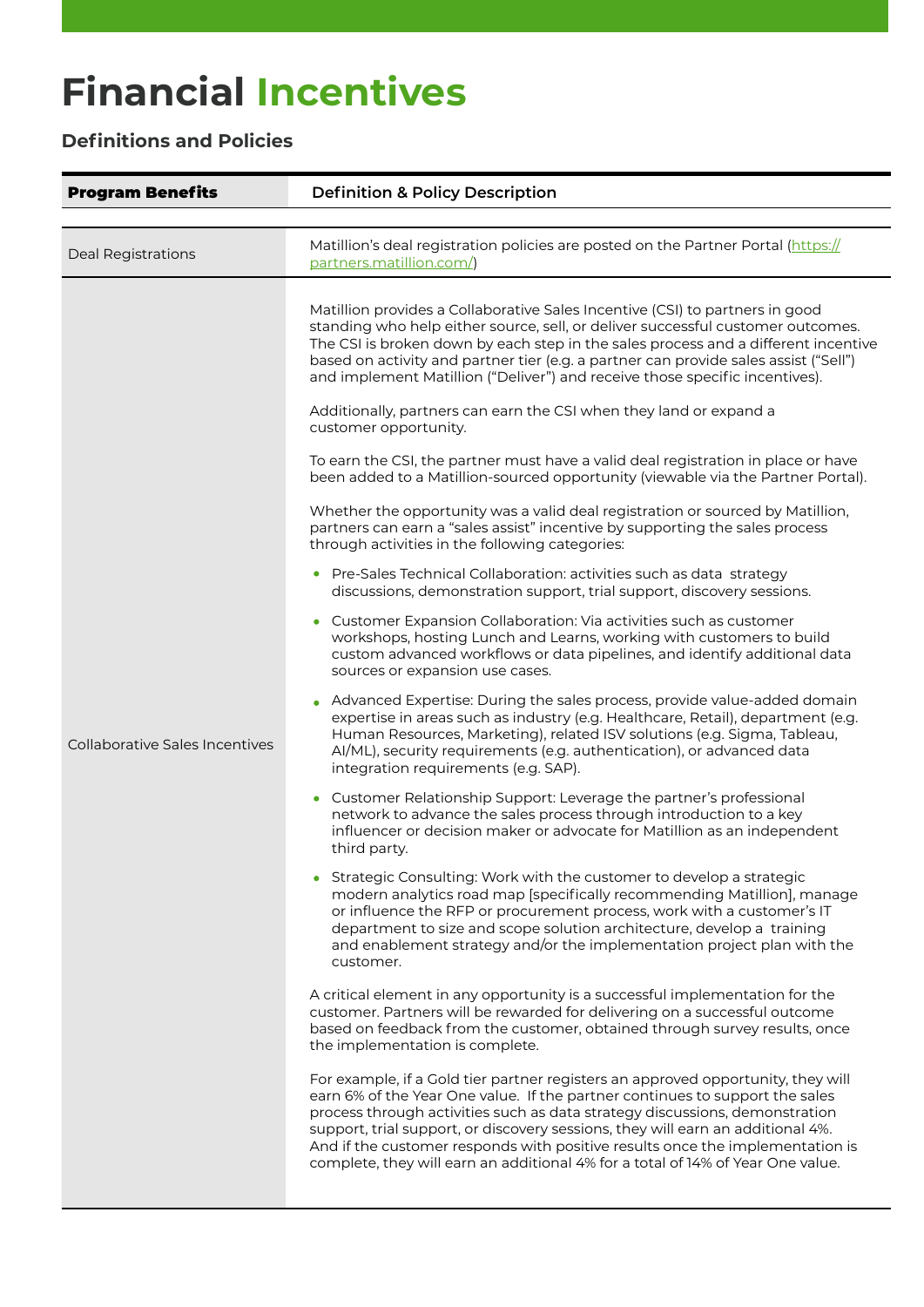| Collaborative Sales Incentive<br>Payment Schedule | Collaborative Sales Incentives are calculated and paid quarterly.<br>Additional details can be found in the Opportunity Registration Policy<br>posted in the Partner Portal.                                                                                                                                                                                          |
|---------------------------------------------------|-----------------------------------------------------------------------------------------------------------------------------------------------------------------------------------------------------------------------------------------------------------------------------------------------------------------------------------------------------------------------|
| Rebates                                           | From time to time, Matillion may offer partners incremental financial<br>incentives (i.e. "rebates") for achieving specific sales objectives. For<br>example, there may be a rebate paid to partners for sourcing and landing<br>new logo accounts. Details on rebates will be posted on the Partner<br>Portal, or partners can speak with a Partner Account Manager. |
| VAR and MSP                                       | Later in 2022, Matillion will provide qualified partners the option to apply<br>to become a Value Added Reseller or purchase Matillion on an MSP<br>agreement. Details will be posted in the Partner Portal.                                                                                                                                                          |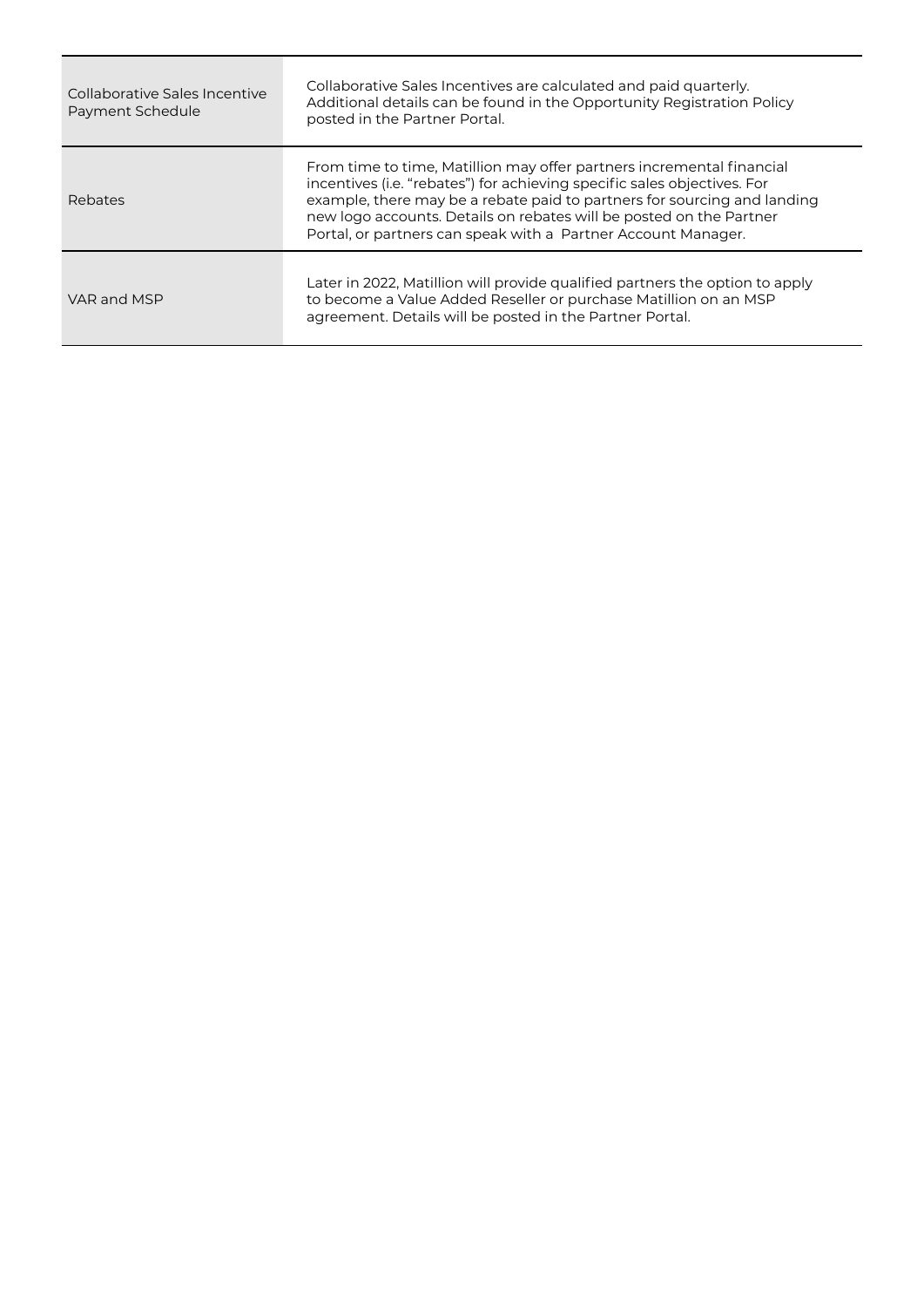# <span id="page-19-0"></span>**Marketing / Demand Generation**

Partners can undertake designated marketing activities to not only amplify their Matillion business, but also attain and retain Matillion Partner Network status. Each activity has been assigned a points value that can go toward additional benefits and higher levels of collaboration with Matillion. This Program features a wide range of go-to-market activities and allows each partner to select activities according to their strengths and areas of focus. **Partners should work with their Partner Account Manager to define and document their go-to-market plan.** 

| <b>Activities</b>                                  | <b>Descriptions</b>                                                                                                                                                                                                                  | <b>Points</b> |
|----------------------------------------------------|--------------------------------------------------------------------------------------------------------------------------------------------------------------------------------------------------------------------------------------|---------------|
|                                                    |                                                                                                                                                                                                                                      |               |
| <b>Customer Reference</b>                          | Partner creates an externally facing customer reference                                                                                                                                                                              | 50            |
| Solution Offering                                  | Partner creates a solution offering featuring Matillion.                                                                                                                                                                             | 50            |
| Partner Campaign (assisted by<br>Matillion)        | Partner collaborates with Matillion to run a joint campaign,<br>driven by the partner and supported by Matillion                                                                                                                     | 50            |
| Partner-Led Webinar or Event                       | Partner runs a webinar (live or on-demand) or in-person<br>regional event promoting/featuring Matillion                                                                                                                              | 50            |
| Campaign including a core ISV<br>or cloud provider | Partner campaigns that include either a core ISV (e.g.<br>Snowflake) or cloud provider (e.g. AWS)                                                                                                                                    | 50            |
| Paid Search Campaigns                              | Partners use the content they've created in paid search<br>campaigns (Google, LI)                                                                                                                                                    | 30            |
| Partner Campaign<br>(independent of Matillion)     | Partner runs a campaign, either one of the self-service<br>campaigns or something of their own creation                                                                                                                              | 30            |
| Matillion Campaign (assisted by<br>partner)        | Matillion campaign where partner(s) are included. Partners are<br>typically brought in as subject matter experts. The majority of<br>the campaign is run by Matillion with support (and customer<br>database) contributed by partner | 20            |
| eBook                                              | Partner creates an eBook featuring Matillion                                                                                                                                                                                         | 20            |
| Event                                              | Partner supports an event and demonstrates/promotes<br>Matillion                                                                                                                                                                     | 20            |
| <b>Brochure</b>                                    | Partner creates a brochure for their offering                                                                                                                                                                                        | 10            |
| Documented use case                                | Document with technical details of a specific use case<br>(industry or other)                                                                                                                                                        | 10            |
| Presentation in Matillion booth                    | Participate in a trade show and join Matillion to present the<br>partner's offering or unique capabilities (e.g. AWS re:invent)<br>(By invitation only)                                                                              | 10            |
| Win Wires (internal)                               | Complete form documenting a customer win. This is for<br>internal use and is intended to capture a customer story,<br>ideally with use case and industry details.                                                                    | 10            |
| <b>Blog</b>                                        | Partner creates and promotes a blog featuring Matillion                                                                                                                                                                              | 10            |
| Logo on partner's website                          | Partner posts the Matillion logo on their website                                                                                                                                                                                    | 5             |
| Social media campaign                              | Partner posts and tags Matillion in a social post (LI, Twitter, FB)                                                                                                                                                                  | 5             |
| Lunch and learn (for Matillion)                    | Partner meets with and presents to Matillion sellers as part of<br>a lunch-and-learn                                                                                                                                                 | 5             |